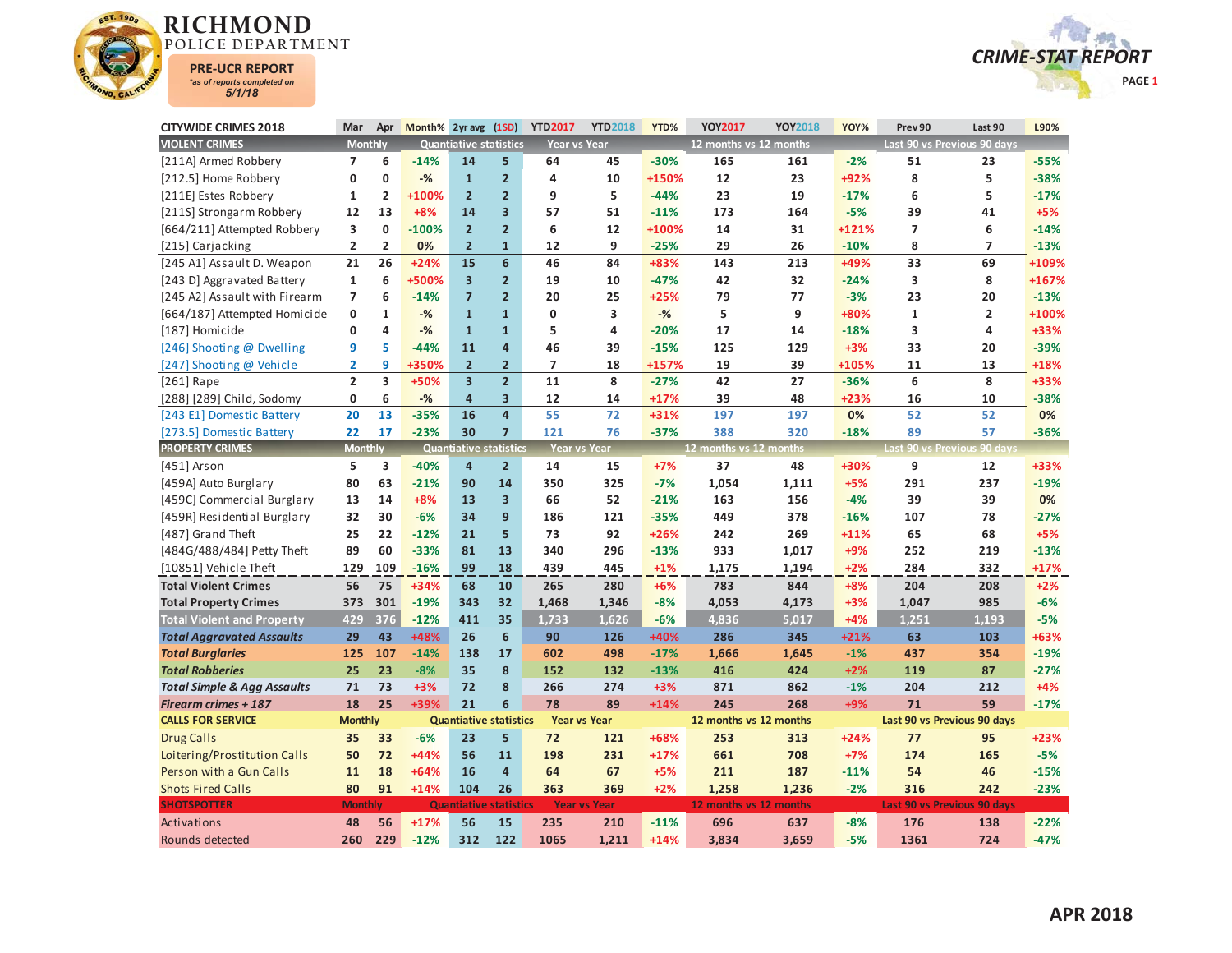



| <b>CITYWIDE CFS 2018</b>                                    | March   | April   | <b>Month</b><br>Change | Average<br>per mo | Std Dev.<br>Value $(+)$  | <b>YTD2017</b>           | <b>YTD2018</b> | <b>YTD</b><br>% | <b>YOY2017</b> | <b>YOY2018</b> | YOY<br>$\%$    |
|-------------------------------------------------------------|---------|---------|------------------------|-------------------|--------------------------|--------------------------|----------------|-----------------|----------------|----------------|----------------|
| <b>COMMUNICATIONS</b>                                       |         |         |                        |                   |                          |                          |                |                 |                |                |                |
| 911 Calls                                                   | 1,924   | 1,823   | $-5%$                  | 2,015             | 151                      | 8,053                    | 7,230          | $-10%$          | 24,275         | 24,091         | $-1%$          |
| Other Incoming Calls                                        | 5,744   | 5,641   | $-2%$                  | 6,001             | 499                      | 24,750                   | 22,129         | $-11%$          | 75,598         | 68,415         | $-10%$         |
| <b>Total Calls</b>                                          | 7,668   | 7,464   | $-3%$                  | 8,016             | 601                      | 32,803                   | 29,359         | $-10%$          | 99,873         | 92,506         | $-7%$          |
| Calls Routed to Patrol                                      | 5,214   | 5,051   | $-3%$                  | 5,399             | 323                      | 21,206                   | 19,783         | $-7%$           | 66,335         | 63,235         | $-5%$          |
| Officer-Initiated Calls                                     | 2,454   | 2,413   | $-2%$                  | 2,617             | 350                      | 11,597                   | 9,576          | $-17%$          | 33,538         | 29,271         | $-13%$         |
| <b>Total Patrol Calls</b>                                   | 7,668   | 7,464   | $-3%$                  | 8,016             | 601                      | 32,803                   | 29,359         | $-10%$          | 99,873         | 92,506         | $-7%$          |
| % Officer-Initiated Calls                                   | 32%     | 32%     | $+1%$                  | 33%               | 2%                       | 35%                      | 33%            | $-8%$           | 34%            | 32%            | $-2%$          |
| <b>CALL VOLUME</b>                                          |         |         |                        |                   |                          |                          |                |                 |                |                |                |
| Priority 1 (P1)                                             | 156     | 153     | $-2%$                  | 158               | 13                       | 595                      | 630            | $+6%$           | 1,818          | 1,970          | $+8%$          |
| Priority 2 (P2)                                             | 2,170   | 2,487   | $+15%$                 | 2,573             | 223                      | 10,298                   | 9,153          | $-11%$          | 31,926         | 29,819         | $-7%$          |
| Priority 3 (P3)                                             | 2,171   | 2,093   | $-4%$                  | 2,416             | 211                      | 9,895                    | 8,520          | $-14%$          | 30,586         | 27,404         | $-10%$         |
| <b>AVERAGE OF MEDIAN RESPONSE TIME (in minutes:seconds)</b> |         |         |                        |                   |                          |                          |                |                 |                |                |                |
| P1 Median Reponse Time                                      | 06:40   | 06:41   | $+0%$                  | 06:13             | 00:26                    | 06:00                    | 06:06          | $+2%$           | 06:05          | 06:20          | $+4%$          |
| P2 Median Response Time                                     | 12:22   | 12:58   | $+5%$                  | 11:54             | 00:55                    | 11:22                    | 12:28          | $+10%$          | 11:08          | 12:39          | $+14%$         |
| P3 Median Response Time                                     | 11:07   | 14:31   | +31%                   | 09:40             | 02:48                    | 07:03                    | 11:58          | +70%            | 07:28          | 11:52          | +59%           |
| <b>CRIME RATES BY POPULATION FACTOR</b>                     |         |         |                        |                   |                          |                          |                |                 |                |                |                |
| <b>Crime Rate by Population</b>                             | March   | April   | <b>Month</b><br>Change |                   |                          | <b>YTD2017</b>           | <b>YTD2018</b> | <b>YTD</b><br>% | <b>YOY2017</b> | <b>YOY2018</b> | YOY<br>$\%$    |
| Population size                                             | 110,000 | 110,000 |                        |                   |                          | 110,000                  | 110,000        | $\omega$        | 110,000        | 110,000        | $\blacksquare$ |
| Violent Crime per Capita                                    | 50.91   | 68.18   | +34%                   |                   |                          | 240.9                    | 254.5          | $+6%$           | 711.8          | 767.3          | $+8%$          |
| Property Crime per Capita                                   | 339.1   | 273.6   | $-19%$                 |                   |                          | 1334.5                   | 1223.6         | $-8%$           | 3684.5         | 3793.6         | $+3%$          |
| Richmond Crime Rate per Capita                              | 390.0   | 341.8   | $-12%$                 |                   |                          | 1575.5                   | 1478.2         | $-6%$           | 4396.4         | 4560.9         | $+4%$          |
| Assaults per Capita                                         | 26.4    | 39.1    | +48%                   |                   |                          | 81.8                     | 114.5          | +40%            | 260.0          | 313.6          | $+21%$         |
| Burglary per Capita                                         | 113.6   | 97.3    | $-14%$                 |                   |                          | 547.3                    | 452.7          | $-17%$          | 1514.5         | 1495.5         | $-1%$          |
| Robbery per Capita                                          | 22.7    | 20.9    | $-8%$                  |                   |                          | 138.2                    | 120.0          | $-13%$          | 378.2          | 385.5          | $+2%$          |
| COMMUNITY ENGAGEMENT                                        |         |         |                        |                   |                          |                          |                |                 |                |                |                |
| <b>Citywide Community Engagement</b>                        | March   | April   | <b>Month</b><br>Change | Average<br>per mo | Std Dev.<br>Value $(+)$  | <b>YTD2017</b>           | <b>YTD2018</b> |                 |                |                |                |
| Citywide Events Logged                                      | 109     | 130     | +19%                   | 119.5             | $\Box$                   | $\blacksquare$           | 239            |                 |                |                |                |
| Citywide Unique Location Instances                          | 64      | 91      | $+42%$                 | 77.5              | $\overline{\phantom{a}}$ | $\overline{a}$           | 155            |                 |                |                |                |
| Citywide Total Time Logged                                  | 93:58   | 155:57  | +66%                   | 124:57            | ä,                       | $\blacksquare$           | 249:55         |                 |                |                |                |
| Southern                                                    | 28:10   | 60:57   | +116%                  | 44:34             | ٠                        | $\overline{\phantom{a}}$ | 89:08          |                 |                |                |                |
| Central                                                     | 19:24   | 24:00   | $+24%$                 | 21:42             | $\overline{\phantom{a}}$ |                          | 43:24          |                 |                |                |                |
| Northern                                                    | 46:23   | 66:53   | $+44%$                 | 56:38             | $\overline{\phantom{a}}$ | $\overline{\phantom{a}}$ | 113:17         |                 |                |                |                |
| <b>TRAFFIC</b>                                              |         |         |                        |                   |                          |                          |                |                 |                |                |                |
| <b>Citations</b>                                            | 284     | 312     | $+10%$                 | 400.3             | 112                      | $\blacksquare$           | 1,601          |                 |                |                |                |
| Cites - Southern                                            | 82      | 119     | +45%                   | 156.8             | 61                       | $\overline{\phantom{a}}$ | 627            |                 |                |                |                |
| Cites - Central                                             | 59      | 57      | $-3%$                  | 74.0              | 18                       | $\overline{\phantom{a}}$ | 296            |                 |                |                |                |
| Cites - Northern                                            | 88      | 90      | $+2%$                  | 107.0             | 18                       | $\blacksquare$           | 428            |                 |                |                |                |
| <b>Impounds</b>                                             | 305     | 270     | $-11%$                 | 271.5             | 22                       | $\overline{\phantom{a}}$ | 1,086          |                 |                |                |                |
| IMP - Southern                                              | 109     | 91      | $-17%$                 | 100.5             | 9                        | $\overline{a}$           | 402            |                 |                |                |                |
| IMP - Central                                               | 122     | 96      | $-21%$                 | 98.5              | 14                       | $\overline{a}$           | 394            |                 |                |                |                |
| IMP - Northern                                              | 72      | 77      | $+7%$                  | 69.3              | 6                        |                          | 277            |                 |                |                |                |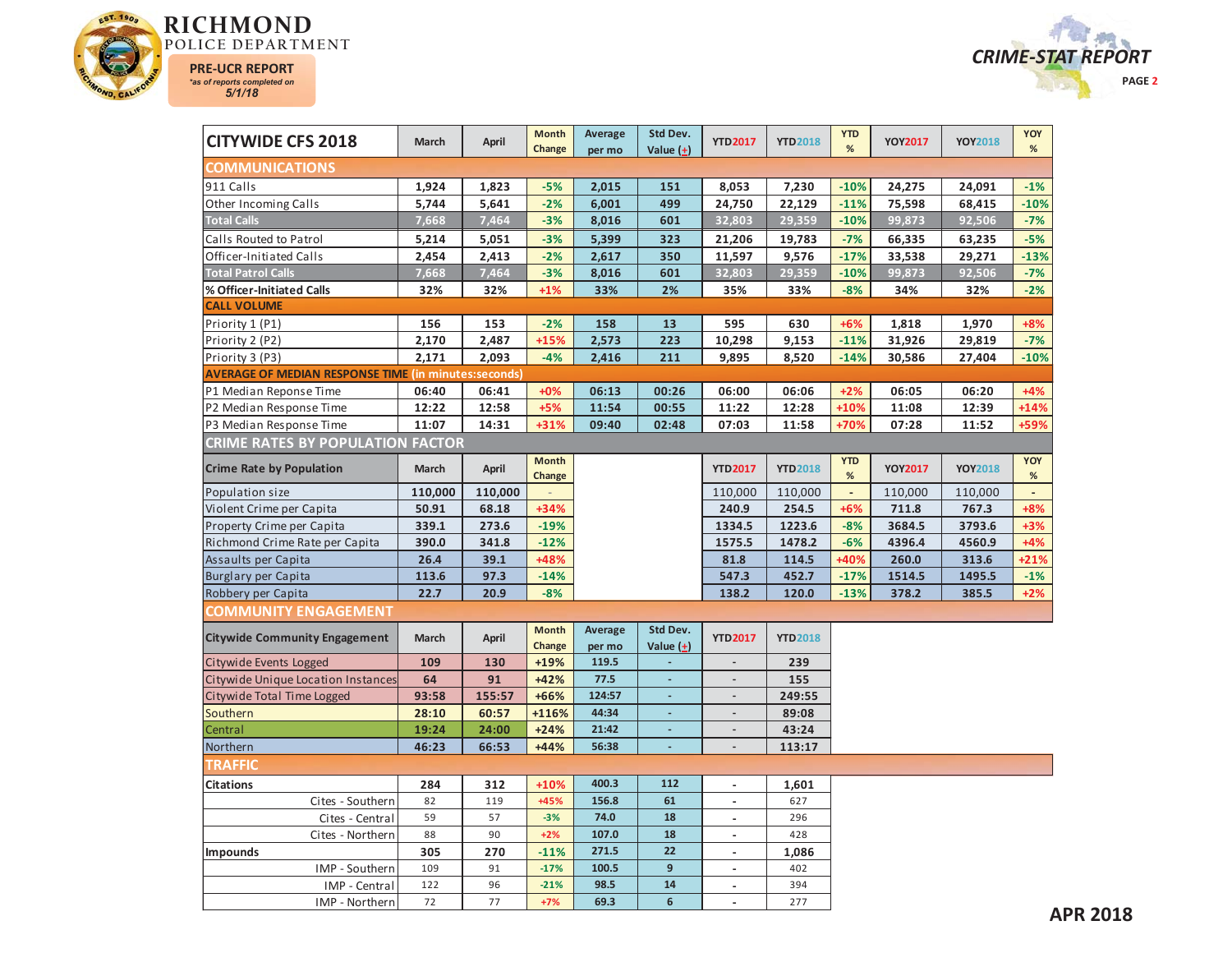







YTD — Compares the current year to date in 2018 compared to last year in 2017  $\,$  \*YoY — Compares the most recent 12 months with the preceding 12 months



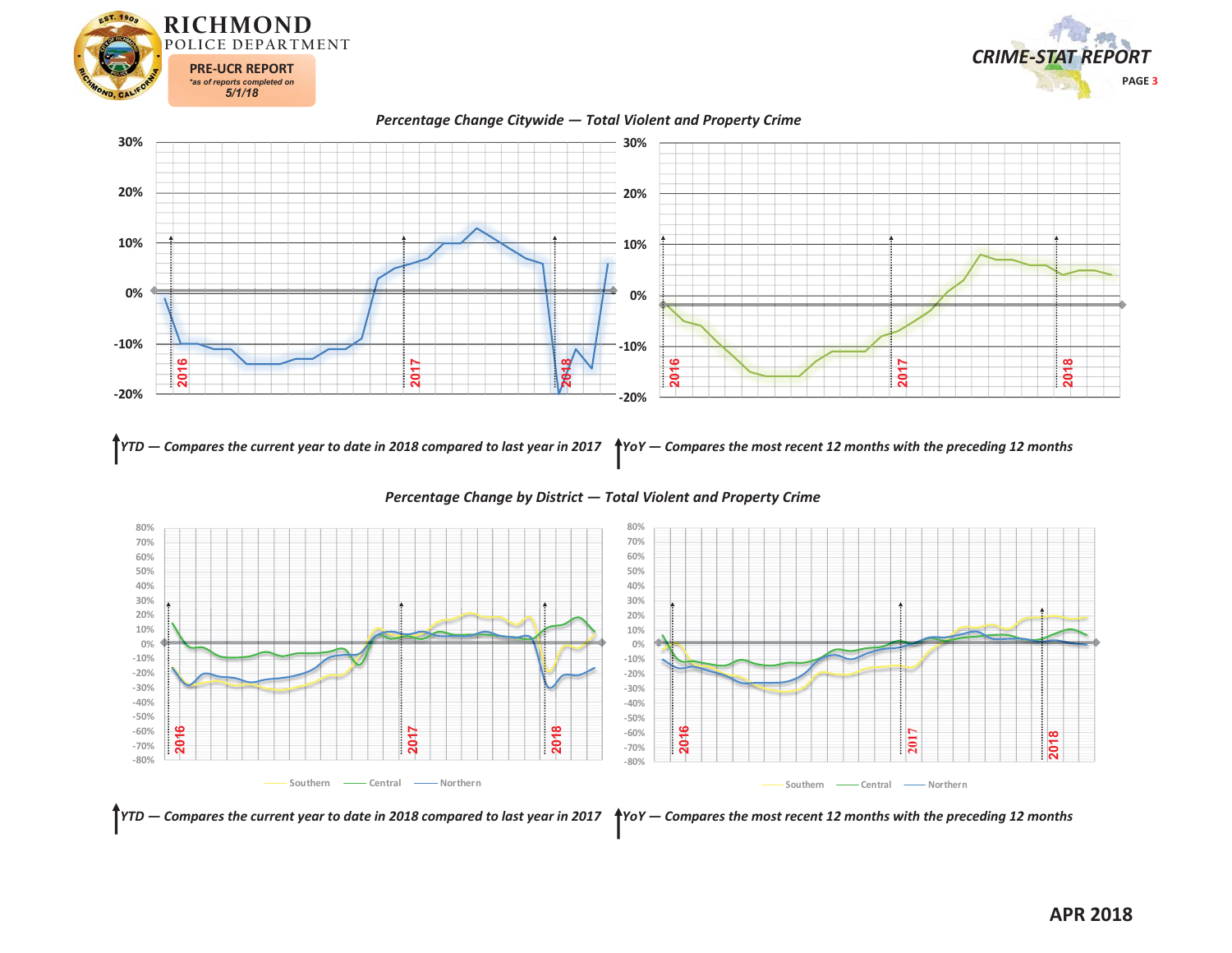

Rounds Detected



| <b>SOUTHERN PART 1 CRIMES</b>     |                | Jan Feb Mar Apr May Jun Jul Aug Sep Oct Nov Dec |                |                 |                |                |                |                |                |                |                |                | <b>Month</b><br>%             | 2 year<br>avg  | <b>SD</b><br>(1SD)      |                     | YTD2017 YTD2018         | <b>YTD</b><br>% |                        | YOY2017 YOY2018 | YOY<br>% | Last 90        | Last 90<br><b>Previous Current</b> | L90<br>% |
|-----------------------------------|----------------|-------------------------------------------------|----------------|-----------------|----------------|----------------|----------------|----------------|----------------|----------------|----------------|----------------|-------------------------------|----------------|-------------------------|---------------------|-------------------------|-----------------|------------------------|-----------------|----------|----------------|------------------------------------|----------|
| <b>VIOLENT CRIMES</b>             |                |                                                 |                |                 |                | <b>Monthly</b> |                |                |                |                |                |                | <b>Quantiative statistics</b> |                |                         |                     | <b>Year vs Year</b>     |                 | 12 months vs 12 months |                 |          |                | Last 90 days                       |          |
| [211A] Armed Robbery              | 6              | 3                                               | 4              | $\mathbf{1}$    | $\mathbf{1}$   | 9              | q              | 5              |                |                | Δ              |                | $-75%$                        | 4              | $\overline{2}$          | 9                   | 14                      | +56%            | 39                     | 52              | +33%     | 14             | 8                                  | $-43%$   |
| [212.5] Home Robbery              | $\overline{2}$ | $\Omega$                                        | $\mathbf{0}$   | $\mathbf{0}$    | $\bf{0}$       | 1              | $\Omega$       | $\overline{2}$ | $\Omega$       | $\mathbf{0}$   | $\mathbf{1}$   | $\Omega$       | $-$ %                         | $\mathbf 0$    | $\mathbf{1}$            | $\mathbf{1}$        | $\overline{2}$          | +100%           | $\mathbf{1}$           | 6               | +500%    | 3              | 0                                  | $-100%$  |
| [211E] Estes Robbery              | $\mathbf{0}$   | $\mathbf 0$                                     | $\mathbf{0}$   | 0               | $\mathbf{1}$   | $\mathbf{0}$   | Ω              | $\Omega$       | O              | $\Omega$       | $\bf{0}$       | 1              | $-%$                          | 1              | 1                       | 2                   | 0                       | $-100%$         | 10                     | $\overline{2}$  | $-80%$   | 1              | 0                                  | $-100%$  |
| [211S] Strongarm Robbery          | 4              | 6                                               | $\overline{2}$ | $\mathbf{1}$    | $\mathbf{1}$   | 3              | $\overline{2}$ |                | $\overline{2}$ | $\mathbf{1}$   | $\overline{a}$ |                | $-50%$                        | 3              | $\overline{2}$          | 24                  | 13                      | $-46%$          | 51                     | 31              | $-39%$   | 12             | 9                                  | $-25%$   |
| [664/211] Attempted Robbery       | $\mathbf{1}$   | 1                                               | $\overline{2}$ | 0               | $\mathbf{1}$   | $\overline{2}$ |                |                |                | $\bf{0}$       | $\bf{0}$       | $\Omega$       | $-100%$                       | 0              | $\mathbf{1}$            | 0                   | 4                       | $-%$            | 2                      | 8               | +300%    | 1              | 3                                  | +200%    |
| [215] Carjacking                  | $\mathbf{1}$   | $\mathbf{1}$                                    | $\mathbf{0}$   | $\mathbf{0}$    | $\mathbf{0}$   |                | 0              |                |                | n              | $\Omega$       | $\overline{2}$ | $-$ %                         | $\mathbf{1}$   | $\mathbf{1}$            | 3                   | $\overline{2}$          | $-33%$          | 8                      | $\overline{7}$  | $-13%$   | 3              | $\mathbf{1}$                       | $-67%$   |
| [245 A1] Assault D. Weapon        | 4              | 8                                               | 6              | 9               | 8              | 3              | 11             | 8              |                | 3              | $\overline{a}$ | 6              | +50%                          | 5              | 3                       | 20                  | 27                      | +35%            | 44                     | 75              | +70%     | 14             | 23                                 | $+64%$   |
| [243 D] Aggravated Battery        | $\mathbf{0}$   | $\mathbf{0}$                                    | $\mathbf{0}$   | $\overline{1}$  | $\mathbf{0}$   |                |                | $\overline{2}$ | $\overline{2}$ | $\overline{2}$ | $\mathbf{0}$   | $\overline{0}$ | $-%$                          | $\mathbf{1}$   | $\mathbf{1}$            | 9                   | $\mathbf{1}$            | $-89%$          | 12                     | 9               | $-25%$   | 0              | $\mathbf{1}$                       | $-$ %    |
| [245 A2] Assault with Firearm     | $\mathbf 0$    | $\overline{2}$                                  | $\overline{2}$ | 3               | $\overline{2}$ |                |                | $\overline{2}$ |                |                | 4              | $\Omega$       | +50%                          | $\overline{2}$ | $\mathbf{1}$            | 5                   | $\overline{7}$          | +40%            | 27                     | 19              | $-30%$   | 4              | $\overline{7}$                     | +75%     |
| [664/187] Attempted Homicide      | $\mathbf{1}$   | $\Omega$                                        | $\mathbf{0}$   | $\mathbf{1}$    | $\mathbf{0}$   |                |                |                |                | n              | $\Omega$       | $\Omega$       | $-%$                          | $\mathbf 0$    | $\mathbf 0$             | 0                   | $\overline{2}$          | $-$ %           | $\mathbf{1}$           | 5               | +400%    | $\mathbf{1}$   | $\mathbf{1}$                       | 0%       |
| [187] Homicide                    | $\mathbf{0}$   | $\Omega$                                        | $\mathbf{0}$   | 4               | $\mathbf{1}$   | ŋ              | n              | 3              |                | $\mathbf{0}$   | $\Omega$       | $\Omega$       | $-%$                          | 1              | $\mathbf{1}$            | 1                   | 4                       | +300%           | 6                      | 8               | +33%     | 0              | 4                                  | $-%$     |
| [246] Shooting @ Dwelling         | 5              | $\overline{a}$                                  | 3              | 3               | $\overline{2}$ |                |                |                |                | Δ              | 4              |                | 0%                            | 3              | $\mathbf{1}$            | 15                  | 15                      | 0%              | 38                     | 43              | $+13%$   | 10             | 10                                 | 0%       |
| [247] Shooting @ Vehicle          | $\overline{2}$ | $\mathbf 0$                                     | $\mathbf{1}$   | 3               | 0              |                |                |                |                | $\bf{0}$       | $\overline{2}$ | $\mathbf{1}$   | <b>200%</b>                   | $\mathbf{1}$   | $\mathbf{1}$            | 4                   | 6                       | +50%            | $\overline{7}$         | 14              | +100%    | 5              | 4                                  | $-20%$   |
| $[261]$ Rape                      | $\Omega$       | $\Omega$                                        | $\mathbf{0}$   | $\overline{2}$  | $\Omega$       |                | n              |                |                |                | $\Omega$       | $\Omega$       | $-%$                          | $\mathbf{1}$   | $\mathbf{1}$            | 3                   | $\overline{\mathbf{c}}$ | $-33%$          | 10                     | 5               | $-50%$   | 0              | $\overline{2}$                     | $-%$     |
| [288] Lewd Acts on Child          | $\overline{2}$ | $\mathbf{1}$                                    | $\mathbf{0}$   | 3               | 3              | 3              | ŋ              |                |                | $\mathbf{0}$   | $\Omega$       | $\overline{1}$ | $-$ %                         | $\mathbf{1}$   | $\mathbf{1}$            | 3                   | 6                       | +100%           | 8                      | 14              | +75%     | 3              | 4                                  | +33%     |
| [243 E1] Domestic Battery         | 11             | 9                                               | 5              | $\overline{2}$  | 6              | 5              | Δ              |                | 13             |                | 4              | 5              | $-60%$                        | 6              | $\overline{3}$          | 26                  | 27                      | $+4%$           | 67                     | 78              | $+16%$   | 20             | 16                                 | $-20%$   |
| [273.5] Domestic Battery          | $\overline{2}$ | 11                                              | $\overline{7}$ | 4               | 11             | 9              | 17             | 12             | 14             |                | 15             | 8              | $-43%$                        | 10             | $\overline{a}$          | 44                  | 24                      | $-45%$          | 112                    | 116             | $+4%$    | 25             | 22                                 | $-12%$   |
| <b>PROPERTY CRIMES</b>            |                |                                                 |                |                 |                | <b>Monthly</b> |                |                |                |                |                |                | <b>Quantiative statistics</b> |                |                         | Year vs Year        |                         |                 | 12 months vs 12 months |                 |          |                | Last 90 days                       |          |
| [451] Arson                       | $\mathbf 0$    | $\mathbf{1}$                                    | $\overline{2}$ | $\bf{0}$        | $\overline{2}$ |                |                |                |                |                | $\mathbf{1}$   | 1              | $-100%$                       | $\mathbf{1}$   | 1                       | 3                   | 3                       | 0%              | 8                      | 11              | +38%     | $\overline{2}$ | 3                                  | +50%     |
| [459A] Auto Burglary              | 26             | 43                                              | 30             | 17              | 41             | 39             | 43             | 46             | 35             | 32             | 26             | 49             | $-43%$                        | 34             | 9                       | 136                 | 116                     | $-15%$          | 388                    | 427             | $+10%$   | 101            | 90                                 | $-11%$   |
| [459C] Commercial Burglary        | 3              | 3                                               | 4              | 13              | 8              | 5              | 7              |                | 6              | 5              | 3              | 8              | +225%                         | 5              | 3                       | 30                  | 23                      | $-23%$          | 61                     | 69              | $+13%$   | 14             | 20                                 | +43%     |
| [459R] Residential Burglary       | 17             | $\overline{7}$                                  | 14             | 15              | 14             | 11             | $\overline{7}$ |                | 8              | 8              | $\overline{7}$ | 11             | $+7%$                         | 10             | $\overline{\mathbf{a}}$ | 55                  | 53                      | $-4%$           | 107                    | 126             | +18%     | 35             | 36                                 | $+3%$    |
| [487] Grand Theft                 | 6              | 11                                              | 8              | 7               | 5              | 8              | 8              |                |                | 9              | 3              | $\overline{7}$ | $-13%$                        | 6              | $\overline{2}$          | 21                  | 32                      | +52%            | 67                     | 87              | +30%     | 16             | 26                                 | +63%     |
| [484G/488/484] Petty Theft        | 22             | 21                                              | 33             | 25              | 29             | 26             | 34             | 24             | 25             | 29             | 22             | 28             | $-24%$                        | 25             | 5                       | 93                  | 101                     | $+9%$           | 270                    | 318             | $+18%$   | 72             | 79                                 | $+10%$   |
| [10851] Vehicle Theft             | 34             | 32                                              | 38             | 37              | 31             | 31             | 20             | 33             | 28             | 32             | <b>19</b>      | -26            | $-3%$                         | 26             | 8                       | 99                  | 141                     | +42%            | 259                    | 361             | +39%     | 79             | 107                                | +35%     |
| <b>Total Violent Crimes</b>       | 21             |                                                 | 22 16          | 25              | 18             | 26             | 25             | 25             | 14             | 14             | 17             | 18             | +56%                          | 19             | $\overline{4}$          | 80                  | 84                      | $+5%$           | 219                    | 241             | $+10%$   | 56             | 63                                 | $+13%$   |
| <b>Total Property Crimes</b>      |                | 108 118 129 114 130 121 119 123 109 117 81 130  |                |                 |                |                |                |                |                |                |                |                | $-12%$                        | 107            | 17                      | 437                 | 469                     | $+7%$           | 1,160                  | 1,399           | $+21%$   | 319            | 361                                | $+13%$   |
| <b>Total Violent and Property</b> |                | 129 140 145 139 148 147 144 148 123 131 98 148  |                |                 |                |                |                |                |                |                |                |                | $-4%$                         | 126            | 19                      | 517                 | 553                     | $+7%$           | 1,379                  | 1,640           | +19%     | 375            | 424                                | $+13%$   |
| <b>Total Aggravated Assaults</b>  | 5              | 10                                              | 8              | 18              | 11             | 6              | 14             | 16             | $\mathbf{7}$   | $\overline{7}$ | 8              | 6              | $+125%$                       | 9              | $\overline{\mathbf{3}}$ | 35                  | 41                      | $+17%$          | 90                     | 116             | $+29%$   | 19             | 36                                 | +89%     |
| <b>Total Burglaries</b>           | 46             | 53                                              | 48             | 45              | 63             | 55             | 57             | 57             | 49             | 45             | 36             | 68             | $-6%$                         | 49             | 10                      | 221                 | 192                     | $-13%$          | 556                    | 622             | $+12%$   | 150            | 146                                | $-3%$    |
| <b>Total Robberies</b>            | 14             | 11                                              | 8              | $\mathbf{2}$    | 4              | 16             | 11             | 9              | 5              | 6              | 9              | 11             | $-75%$                        | 9              | $\overline{\mathbf{3}}$ | 39                  | 35                      | $-10%$          | 111                    | 106             | $-5%$    | 34             | 21                                 | $-38%$   |
|                                   |                |                                                 |                |                 |                |                |                |                |                |                |                |                |                               |                |                         |                     |                         |                 |                        |                 |          |                |                                    |          |
| <b>CALLS FOR SERVICE</b>          |                |                                                 |                |                 |                | <b>Monthly</b> |                |                |                |                |                |                | <b>Quantiative statistics</b> |                |                         | <b>Year vs Year</b> |                         |                 | 12 months vs 12 months |                 |          |                | Last 90 days                       |          |
| Drugs                             | 8              | 6                                               | 4              | 6               |                |                |                |                |                | 14             | 5              | 5              | +50%                          | 6              | 3                       | 21                  | 24                      | $+14%$          | 70                     | 69              | $-1%$    | 18             | 16                                 | $-11%$   |
| Loitering 647B                    | 13             | 9                                               | 8              | 13              | 24             | 26             | 21             | 20             | 20             | 18             | 22             | 9              | $+63%$                        | 18             | 6                       | 53                  | 43                      | $-19%$          | 235                    | 203             | $-14%$   | 44             | 30                                 | $-32%$   |
| Person with gun                   | 9              | 6                                               | $\overline{2}$ | 4               | $\overline{7}$ | 5              | 5              | $\mathbf{1}$   | 8              | $\bf{0}$       | 8              | $\overline{2}$ | +100%                         | 5              | $\overline{2}$          | 18                  | 21                      | $+17%$          | 53                     | 57              | $+8%$    | 19             | 12                                 | $-37%$   |
| Shooting                          | 39             | 20                                              | 22             | 32 <sub>2</sub> | 30             | 33             | 47             |                | 32 26          | 28 29          |                | 23             | $+45%$                        | 32             | 11                      | 119                 | 113                     | $-5%$           | 407                    | 361             | $-11%$   | 91             | 74                                 | $-19%$   |
| <b>SHOTSPOTTER</b>                |                |                                                 |                |                 |                | <b>Monthly</b> |                |                |                |                |                |                | <b>Quantiative statistics</b> |                |                         | <b>Year vs Year</b> |                         |                 | 12 months vs 12 months |                 |          |                | <b>Last 90 days</b>                |          |
| Activations                       |                | 24 14 15                                        |                |                 | $19$ 19        | 18             |                | 23 17 7        |                | 15 16          |                | 23             | $+27%$                        | 20             | q                       | 96                  | 72                      | $-25%$          | 269                    | 210             | $-22%$   | 63             | 48                                 | $-24%$   |

**163 50 75 107 70 101 141 74 62 65 72 214 +43%**

**113 75 560 395 -29% 1,518 1,194 -21% 449 232 -48%**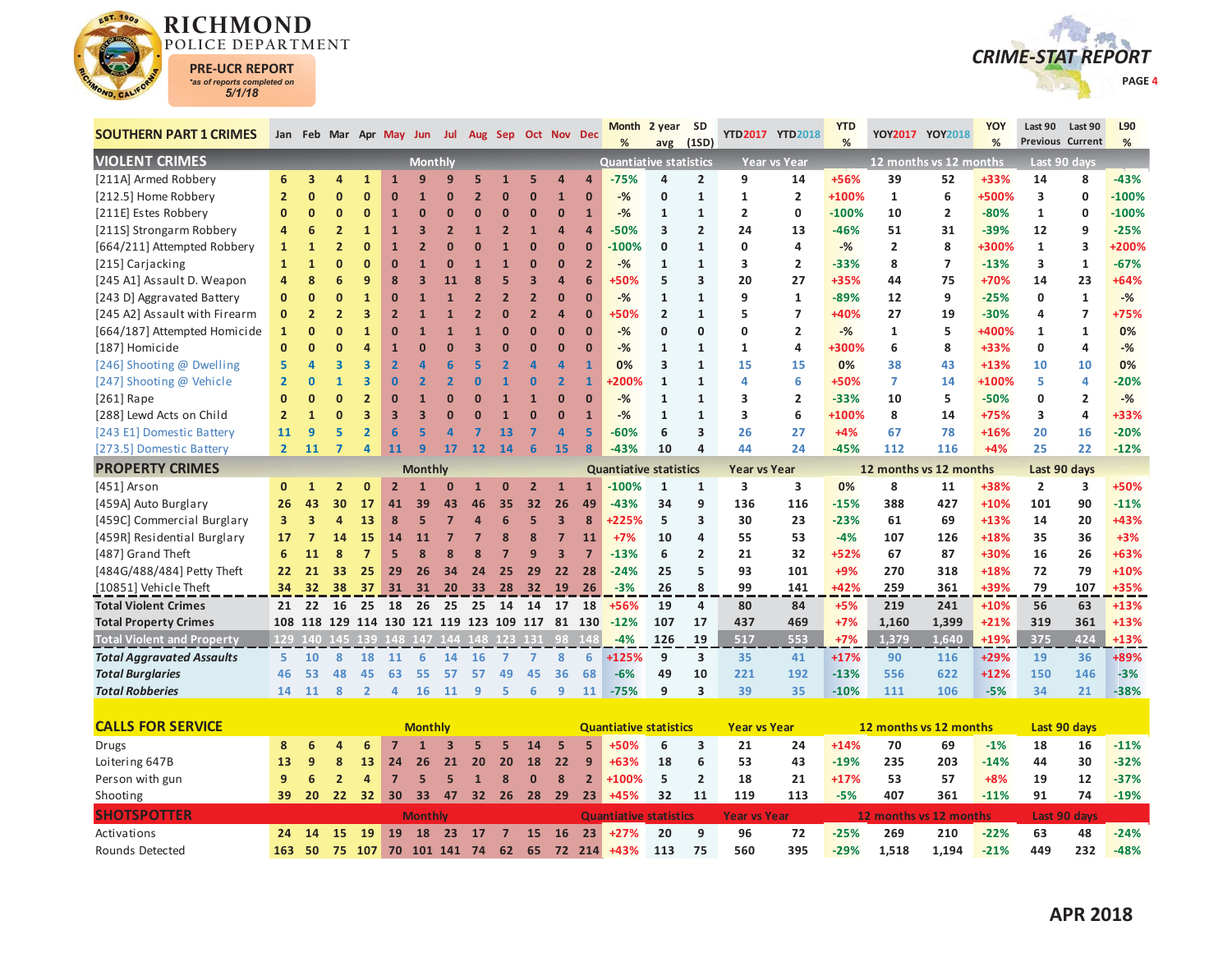



| <b>BEAT 1 SOUTHERN</b>            | Mar            | Apr                     | $+/-$          | MON %         |                | YoY17 YoY18             | $+/-$ %      |                | <b>L90P L90N</b>  | $+/-$ %       |
|-----------------------------------|----------------|-------------------------|----------------|---------------|----------------|-------------------------|--------------|----------------|-------------------|---------------|
| <b>Violent Crimes</b>             |                |                         |                |               |                | YOY 2017-2018           |              |                | LAST90DAYS        |               |
| Robbery 211A Armed                | 2              | 0                       | $-2$           | $-100%$       | 10             | 9                       | $-10%$       | 2              | 3                 | +50%          |
| Robbery 212.5 Home                | 0              | $\mathbf 0$             | $\mathbf{0}$   | $-%$          | 0              | 0                       | $-$ %        | 0              | 0                 | $-%$          |
| Robbery 211E Estes                | 0              | 0                       | 0              | $-%$          | 0              | 2                       | $-%$         | 1              | 0                 | $-100%$       |
| Robbery 211S Strongarm            | $\mathbf{1}$   | 0                       | $-1$           | $-100%$       | 12             | 7                       | $-42%$       | 2              | $\mathbf{1}$      | $-50%$        |
|                                   |                | 0                       | 0              |               |                |                         |              | 0              |                   |               |
| Robbery 664/211 Attempt           | 0<br>0         | 0                       | $\mathbf{0}$   | $-$ %<br>$-%$ | 0<br>5         | 0<br>3                  | -%<br>$-40%$ | 0              | 0<br>$\mathbf{1}$ | $-%$<br>$-$ % |
| Carjacking 215                    |                |                         |                |               |                |                         |              |                |                   |               |
| Assault DW 245 A1                 | 0              | 3                       | 3              | $-$ %         | 9              | 12                      | +33%         | 2              | 5                 | +150%         |
| Aggravated Battery 243 D          | 0              | $\mathbf 1$             | $\mathbf{1}$   | $-%$          | 5              | $\overline{\mathbf{c}}$ | $-60%$       | 0              | $\mathbf{1}$      | $-$ %         |
| Assault Firearm 245 A2            | 0              | 0                       | 0              | $-%$          | 6              | 2                       | $-67%$       | $\mathbf{1}$   | 0                 | $-100%$       |
| Attempt Homicide 664/187          | 0              | $\mathbf 0$             | $\mathbf{0}$   | $-$ %         | 0              | $\mathbf{1}$            | $-%$         | $\mathbf{1}$   | 0                 | $-100%$       |
| Homicide 187                      | 0              | $\mathbf 0$             | $\bf{0}$       | $-$ %         | $\overline{2}$ | 0                       | $-100%$      | 0              | 0                 | $-$ %         |
| Shooting @ Dwelling 246           | $\mathbf{1}$   | 0                       | $-1$           | $-100%$       | 9              | 4                       | $-56%$       | 0              | 1                 | $-$ %         |
| Shooting @ Vehicle 247            | 0              | $\mathbf 0$             | $\mathbf{0}$   | $-$ %         | 0              | $\overline{2}$          | $-$ %        | $\overline{2}$ | 0                 | $-100%$       |
| Rape 261                          | 0              | $\overline{2}$          | $\overline{2}$ | $-$ %         | 5              | $\overline{2}$          | $-60%$       | 0              | $\overline{2}$    | $-%$          |
| Child, Sodomy 288 289             | 0              | $\overline{\mathbf{2}}$ | $\overline{2}$ | $-%$          | 1              | 7                       | +600%        | 0              | 3                 | $-$ %         |
| Battery 243 E1                    | 0              | 1                       | $\mathbf{1}$   | $-%$          | 11             | 11                      | 0%           | $\overline{2}$ | 3                 | +50%          |
| Battery 273.5                     | 0              | $\mathbf{1}$            | $\mathbf{1}$   | $-$ %         | 18             | 17                      | $-6%$        | 4              | $\mathbf{1}$      | $-75%$        |
| <b>Property Crimes</b>            |                |                         |                |               |                | YOY 2017-2018           |              |                | LAST90DAYS        |               |
| Arson 451                         | 0              | 0                       | 0              | $-$ %         | $\mathbf{1}$   | 3                       | $+200%$      | 1              | 1                 | 0%            |
| Auto Burglary 459 A               | 10             | 5                       | $-5$           | $-50%$        | 77             | 87                      | $+13%$       | 18             | 18                | 0%            |
| Commercial Burglary 459 C         | 2              | 3                       | $\mathbf 1$    | +50%          | 29             | 26                      | $-10%$       | 7              | 6                 | $-14%$        |
| Residential Burglary 459 R        | 4              | $\overline{2}$          | $-2$           | $-50%$        | 20             | 27                      | +35%         | 6              | 10                | $+67%$        |
| Grand Theft 487                   | 5              | 5                       | 0              | 0%            | 28             | 40                      | $+43%$       | 6              | 15                | +150%         |
| Petty Theft 484 488               | 15             | 13                      | $-2$           | $-13%$        | 87             | 116                     | +33%         | 22             | 32                | +45%          |
| Vehicle Theft 10851               | 12             | 11                      | $-1$           | $-8%$         | 64             | 94                      | $+47%$       | 15             | 35                | +133%         |
| <b>Total Violent Crimes</b>       | 3              | 8                       | 5              | +167%         | 55             | 47                      | $-15%$       | 9              | 16                | +78%          |
| <b>Total Property Crimes</b>      | 48             | 39                      | $-9$           | $-19%$        | 306            | 393                     | +28%         | 75             | 117               | +56%          |
| <b>Total Violent and Property</b> | 51             | 47                      | $-4$           | $-8%$         | 361            | 440                     | $+22%$       | 84             | 133               | +58%          |
| <b>Total Burglaries</b>           | 16             | 10                      | -6             | $-38%$        | 126            | 140                     | $+11%$       | 31             | 34                | $+10%$        |
| <b>Percentage of Citywide</b>     | 13%            | 9%                      | $-3%$          |               | 8%             | 9%                      |              | 7%             | 10%               |               |
| <b>Total Robberies</b>            | 3              | $\overline{0}$          | $-3$           | $-100%$       | 27             | 21                      | $-22%$       | 5              | 5                 | 0%            |
| <b>Percentage of Citywide</b>     | 12%            | 0%                      | $-12%$         |               | 6%             | 5%                      |              | 4%             | 6%                |               |
| Vehicle Theft % Citywide          | 9%             | 10%                     | $+1%$          |               | 5%             | 8%                      |              | 5%             | 11%               |               |
| <b>Calls for Service</b>          |                |                         |                |               |                | YOY 2017-2018           |              |                | LAST90DAYS        |               |
| Drugs                             | 3              | 2                       | $-1$           | $-33%$        | 34             | 34                      | 0%           | 4              | 10                | +150%         |
| Loitering 647B                    | $\mathbf{1}$   | $\overline{2}$          | $\mathbf{1}$   | +100%         | 162            | 121                     | $-25%$       | 30             | 5                 | $-83%$        |
| Person with gun                   | 1              | 0                       | $-1$           | $-100%$       | 11             | 6                       | $-45%$       | $\mathbf{1}$   | 4                 | +300%         |
| Shooting                          | 8              | 3                       | $-5$           | $-63%$        | 97             | 77                      | $-21%$       | 20             | 17                | $-15%$        |
| <b>Shotspotter</b>                |                |                         |                |               |                | YOY 2017-2018           |              |                | LAST90DAYS        |               |
| Activations (SSA)                 | $\overline{2}$ | 3                       | 1              | +50%          | 47             | 20                      | $-57%$       | $\mathbf{1}$   | 10                | +900%         |
| Rounds Detected (SSR)             | 19             | 13                      | -6             | $-32%$        | 242            | 75                      | $-69%$       | $\mathbf{1}$   | 42                | $+4100%$      |
| Percentage of Citywide (SSA)      | 4%             | 5%                      | 1%             |               | 7%             | 3%                      |              | 1%             | 7%                |               |
| Percentage of Citywide (SSR)      | 7%             | 6%                      | $-2%$          |               | 6%             | 2%                      |              | 0%             | 6%                |               |

| <b>BEAT 2 SOUTHERN</b>            | Mar            | Apr            | +/-            |         | <b>MON % YoY17 YoY18</b> |                      | $+/-$ % | <b>L90P L90N</b> |                | $+/-$ % |
|-----------------------------------|----------------|----------------|----------------|---------|--------------------------|----------------------|---------|------------------|----------------|---------|
| <b>Violent Crimes</b>             |                |                |                |         |                          | YOY 2017-2018        |         | LAST90DAYS       |                |         |
| Robbery 211A Armed                | 0              | 2              | $\overline{2}$ | $-%$    | 12                       | 13                   | $+8%$   | 4                | 3              | $-25%$  |
| Robbery 212.5 Home                | 0              | 0              | 0              | $-%$    | 0                        | 2                    | $-%$    | 1                | 0              | $-100%$ |
| Robbery 211E Estes                | 0              | 0              | 0              | $-%$    | $\mathbf{1}$             | 0                    | $-100%$ | 0                | 0              | $-$ %   |
| Robbery 211S Strongarm            | $\mathbf{1}$   | 0              | $-1$           | $-100%$ | 12                       | 9                    | $-25%$  | 6                | 3              | $-50%$  |
| Robbery 664/211 Attempt           | 1              | 0              | $-1$           | $-100%$ | 0                        | 2                    | $-$ %   | 0                | 1              | $-%$    |
| Carjacking 215                    | 0              | 0              | 0              | $-%$    | $\overline{2}$           | $\overline{2}$       | 0%      | $\overline{2}$   | 0              | $-100%$ |
| Assault DW 245 A1                 | 3              | 1              | $-2$           | $-67%$  | 13                       | 14                   | $+8%$   | 1                | 6              | +500%   |
| Aggravated Battery 243 D          | 0              | 0              | 0              | $-%$    | 2                        | 2                    | 0%      | 0                | 0              | $-%$    |
| Assault Firearm 245 A2            | 0              | 0              | 0              | $-%$    | 6                        | 8                    | +33%    | 3                | $\overline{2}$ | $-33%$  |
| Attempt Homicide 664/187          | 0              | 0              | 0              | $-%$    | 0                        | 1                    | $-$ %   | 0                | 0              | $-%$    |
| Homicide 187                      | 0              | 1              | $\mathbf{1}$   | $-%$    | 1                        | 3                    | +200%   | 0                | 1              | $-%$    |
| Shooting @ Dwelling 246           | 0              | 2              | $\overline{2}$ | $-%$    | 12                       | 15                   | $+25%$  | 4                | 4              | 0%      |
| Shooting @ Vehicle 247            | 0              | 0              | 0              | $-%$    | $\mathbf{1}$             | 4                    | +300%   | $\overline{2}$   | 0              | $-100%$ |
| Rape 261                          | 0              | 0              | 0              | $-%$    | 3                        | 0                    | $-100%$ | 0                | 0              | $-%$    |
| Child, Sodomy 288 289             | 0              | 0              | 0              | $-%$    | $\overline{2}$           | $\overline{2}$       | 0%      | 0                | 0              | $-$ %   |
| Battery 243 E1                    | 0              | 0              | 0              | $-%$    | 20                       | 14                   | $-30%$  | 4                | 0              | $-100%$ |
| Battery 273.5                     | 3              | 0              | $-3$           | $-100%$ | 27                       | 38                   | $+41%$  | 13               | 8              | $-38%$  |
| <b>Property Crimes</b>            |                |                |                |         |                          | YOY 2017-2018        |         | LAST90DAYS       |                |         |
| Arson 451                         | 0              | 0              | 0              | $-%$    | 4                        | 1                    | $-75%$  | 0                | 0              | $-%$    |
| Auto Burglary 459 A               | 3              | $\overline{1}$ | $-2$           | $-67%$  | 46                       | 41                   | $-11%$  | 16               | 10             | $-38%$  |
| Commercial Burglary 459 C         | 1              | 2              | $\mathbf{1}$   | +100%   | 5                        | 12                   | +140%   | 4                | 3              | $-25%$  |
| Residential Burglary 459 R        | 3              | 3              | $\mathbf 0$    | 0%      | 16                       | 19                   | +19%    | 4                | 7              | $+75%$  |
| Grand Theft 487                   | 0              | 0              | 0              | $-%$    | 8                        | 7                    | $-13%$  | 3                | 0              | $-100%$ |
| Petty Theft 484 488               | 9              | 6              | $-3$           | $-33%$  | 52                       | 66                   | $+27%$  | 20               | 22             | $+10%$  |
| Vehicle Theft 10851               | 12             | 9              | $-3$           | $-25%$  | 59                       | 96                   | +63%    | 28               | 28             | 0%      |
| <b>Total Violent Crimes</b>       | 5              | $\overline{a}$ | $-1$           | $-20%$  | 54                       | 58                   | $+7%$   | 17               | 16             | $-6%$   |
| <b>Total Property Crimes</b>      | 28             | 21             | $-7$           | $-25%$  | 190                      | 242                  | $+27%$  | 75               | 70             | $-7%$   |
| <b>Total Violent and Property</b> | 33             | 25             | -8             | $-24%$  | 244                      | 300                  | $+23%$  | 92               | 86             | $-7%$   |
| <b>Total Burglaries</b>           | $\overline{7}$ | 6              | $-1$           | $-14%$  | 67                       | 72                   | $+7%$   | 24               | 20             | $-17%$  |
| <b>Percentage of Citywide</b>     | 6%             | 6%             | $+0%$          |         | 4%                       | 4%                   |         | 5%               | 6%             |         |
| <b>Total Robberies</b>            | $\overline{2}$ | $\overline{2}$ | 0              | 0%      | 27                       | 28                   | $+4%$   | 13               | $\overline{7}$ | $-46%$  |
| <b>Percentage of Citywide</b>     | 8%             | 9%             | $+1%$          |         | 6%                       | 7%                   |         | 11%              | 8%             |         |
| <b>Vehicle Theft % Citywide</b>   | 9%             | 8%             | $-1%$          |         | 5%                       | 8%                   |         | 10%              | 8%             |         |
| <b>Calls for Service</b>          |                |                |                |         |                          | <b>YOY 2017-2018</b> |         | LAST90DAYS       |                |         |
| Drugs                             | 1              | 4              | 3              | +300%   | 38                       | 22                   | $-42%$  | 8                | 5              | $-38%$  |
| Loitering 647B                    | $\mathbf{1}$   | $\overline{2}$ | $\mathbf{1}$   | +100%   | 24                       | 31                   | $+29%$  | 6                | 6              | 0%      |
| Person with gun                   | 0              | 0              | 0              | $-%$    | 17                       | 21                   | $+24%$  | 7                | 1              | $-86%$  |
| Shooting                          | $\overline{2}$ | 6              | 4              | +200%   | 118                      | 110                  | $-7%$   | 27               | 17             | $-37%$  |
| Shotspotter                       |                |                |                |         |                          | YOY 2017-2018        |         | LAST90DAYS       |                |         |
| Activations (SSA)                 | 3              | 6              | 3              | +100%   | 130                      | 93                   | $-28%$  | 30               | 15             | $-50%$  |
| Rounds Detected (SSR)             | 3              | 11             | 8              | +267%   | 705                      | 492                  | $-30%$  | 212              | 31             | $-85%$  |
| Percentage of Citywide (SSA)      | 6%             | 11%            | 4%             |         | 19%                      | 15%                  |         | 17%              | 11%            |         |
| Percentage of Citywide (SSR)      | 1%             | 5%             | 4%             |         | 18%                      | 13%                  |         | 16%              | 4%             |         |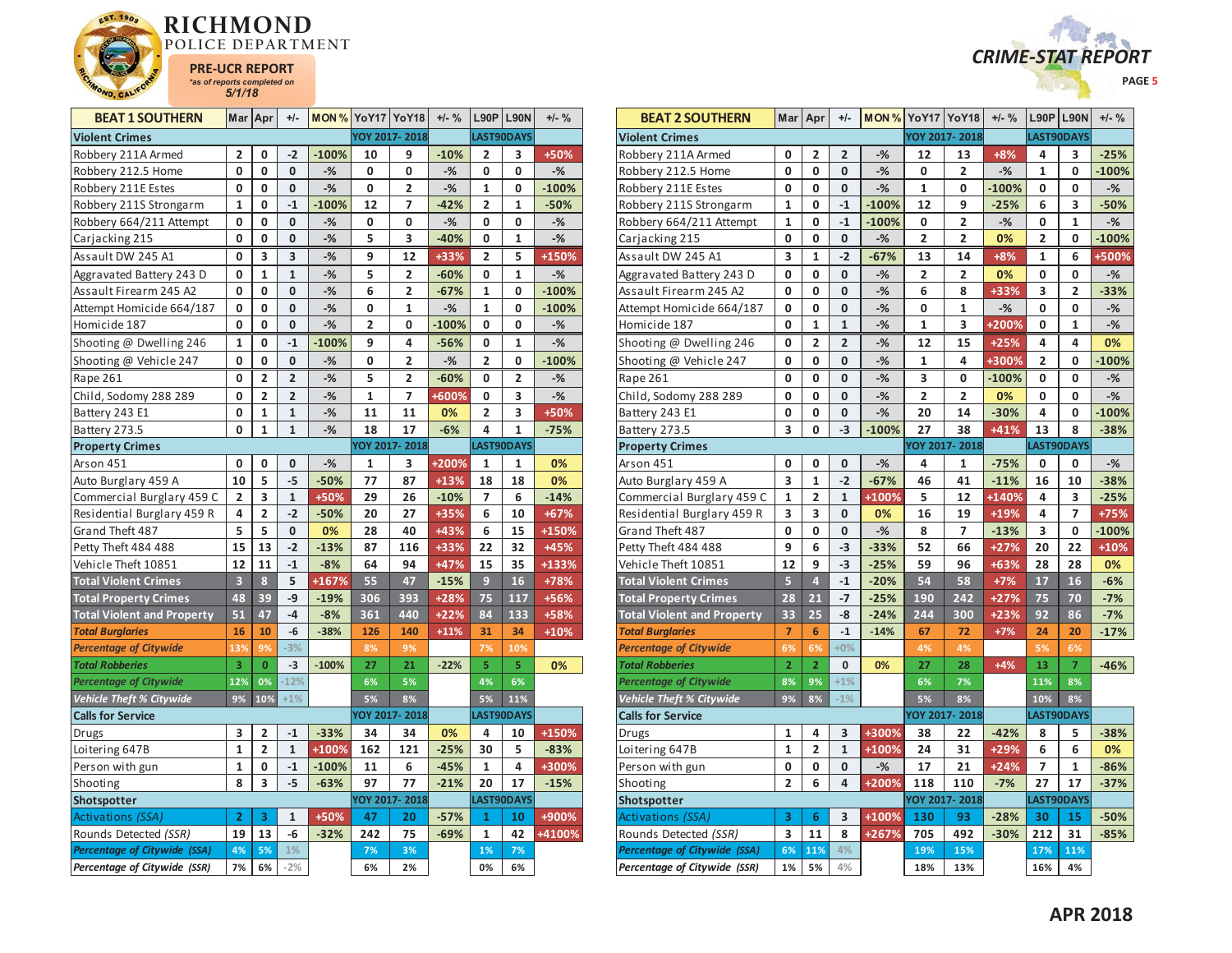



| <b>BEAT 3 SOUTHERN</b>            | Mar                     | Apr                     | $+/-$                   | MON%    |     | YoY17 YoY18    | $+/-$ % |                          | $L90P$ L90N    | $+/-$ % |
|-----------------------------------|-------------------------|-------------------------|-------------------------|---------|-----|----------------|---------|--------------------------|----------------|---------|
| <b>Violent Crimes</b>             |                         |                         |                         |         |     | YOY 2017-2018  |         |                          | LAST90DAYS     |         |
| Robbery 211A Armed                | $\overline{2}$          | 0                       | $-2$                    | $-100%$ | 17  | 26             | +53%    | 7                        | 3              | $-57%$  |
| Robbery 212.5 Home                | 0                       | 0                       | 0                       | $-%$    | 0   | 4              | $-%$    | 2                        | 0              | $-100%$ |
| Robbery 211E Estes                | 0                       | 0                       | 0                       | $-%$    | 9   | 0              | $-%$    | 0                        | 0              | $-%$    |
| Robbery 211S Strongarm            | 0                       | $\overline{2}$          | $\overline{2}$          | 0%      | 22  | 16             | $-27%$  | 4                        | 6              | +50%    |
| Robbery 664/211 Attempt           | 1                       | 1                       | 0                       | 0%      | 2   | 7              | +250%   | 1                        | 3              | +200%   |
| Carjacking 215                    | 0                       | 0                       | 0                       | $-%$    | 0   | $\overline{2}$ | $-%$    | $\mathbf{1}$             | 0              | $-100%$ |
| Assault DW 245 A1                 | 3                       | 5                       | $\overline{2}$          | $+67%$  | 20  | 42             | +110%   | 11                       | 12             | $+9%$   |
| Aggravated Battery 243 D          | 0                       | 0                       | 0                       | $-$ %   | 5   | 5              | 0%      | 0                        | 0              | $-%$    |
| Assault Firearm 245 A2            | $\overline{\mathbf{c}}$ | 3                       | $\mathbf{1}$            | +50%    | 14  | 10             | $-29%$  | $\mathbf{1}$             | 5              | $+400%$ |
| Attempt Homicide 664/187          | 0                       | 0                       | 0                       | $-%$    | 1   | 1              | 0%      | 0                        | 0              | $-%$    |
| Homicide 187                      | 0                       | 3                       | 3                       | $-$ %   | 0   | 4              | $-$ %   | 0                        | 3              | $-$ %   |
| Shooting @ Dwelling 246           | 2                       | 1                       | $-1$                    | $-50%$  | 15  | 23             | +53%    | 6                        | 5              | $-17%$  |
| Shooting @ Vehicle 247            | $\mathbf{1}$            | 3                       | $\overline{\mathbf{c}}$ | +200%   | 6   | 8              | +33%    | $\mathbf{1}$             | 4              | +300%   |
| Rape 261                          | 0                       | 0                       | 0                       | $-%$    | 2   | 3              | +50%    | 0                        | 0              | $-%$    |
| Child, Sodomy 288 289             | 0                       | 1                       | $\mathbf{1}$            | $-%$    | 5   | 4              | $-20%$  | 3                        | 1              | $-67%$  |
| Battery 243 E1                    | 8                       | 1                       | $-7$                    | $-88%$  | 34  | 54             | +59%    | 12                       | 16             | +33%    |
| Battery 273.5                     | 4                       | 3                       | $-1$                    | $-25%$  | 67  | 56             | $-16%$  | 8                        | 13             | $+63%$  |
| <b>Property Crimes</b>            |                         |                         |                         |         |     | YOY 2017-2018  |         |                          | LAST90DAYS     |         |
| Arson 451                         | $\mathbf{1}$            | 0                       | $-1$                    | $-100%$ | 3   | 4              | +33%    | 0                        | 1              | $-%$    |
| Auto Burglary 459 A               | 17                      | 11                      | -6                      | $-35%$  | 254 | 271            | $+7%$   | 67                       | 62             | $-7%$   |
| Commercial Burglary 459 C         | $\overline{\mathbf{2}}$ | 8                       | 6                       | +300%   | 23  | 31             | +35%    | 3                        | 12             | +300%   |
| Residential Burglary 459 R        | 7                       | 10                      | 3                       | $+43%$  | 68  | 78             | $+15%$  | 25                       | 21             | $-16%$  |
| Grand Theft 487                   | 5                       | $\overline{\mathbf{2}}$ | -3                      | $-60%$  | 27  | 35             | +30%    | $\overline{\phantom{a}}$ | 13             | +86%    |
| Petty Theft 484 488               | 9                       | 6                       | $-3$                    | $-33%$  | 128 | 113            | $-12%$  | 30                       | 25             | $-17%$  |
| Vehicle Theft 10851               | 14                      | 17                      | 3                       | $+21%$  | 134 | 162            | $+21%$  | 36                       | 44             | $+22%$  |
| <b>Total Violent Crimes</b>       | 8                       | 15                      | 7                       | +88%    | 97  | 124            | $+28%$  | 30                       | 33             | $+10%$  |
| <b>Total Property Crimes</b>      | 55                      | 54                      | $-1$                    | $-2%$   | 637 | 694            | $+9%$   | 168                      | 178            | $+6%$   |
| <b>Total Violent and Property</b> | 63                      | 69                      | 6                       | $+10%$  | 734 | 818            | $+11%$  | 198                      | 211            | $+7%$   |
| <b>Total Burglaries</b>           | 26                      | 29                      | 3                       | $+12%$  | 345 | 380            | $+10%$  | 95                       | 95             | 0%      |
| <b>Percentage of Citywide</b>     | 21%                     | 27%                     | $+6%$                   |         | 21% | 23%            |         | 22%                      | 27%            |         |
| <b>Total Robberies</b>            | 3                       | 3                       | $\mathbf 0$             | 0%      | 50  | 55             | $+10%$  | 15                       | 12             | $-20%$  |
| <b>Percentage of Citywide</b>     | 12%                     | 13%                     | $+1%$                   |         | 12% | 13%            |         | 13%                      | 14%            |         |
| <b>Vehicle Theft % Citywide</b>   | 11%                     | 16%                     | $+5%$                   |         | 11% | 14%            |         | 13%                      | 13%            |         |
| <b>Calls for Service</b>          |                         |                         |                         |         |     | YOY 2017-2018  |         |                          | LAST90DAYS     |         |
| Drugs                             | 0                       | 0                       | 0                       | $-%$    | 21  | 18             | $-14%$  | 6                        | 1              | $-83%$  |
| Loitering 647B                    | 6                       | 9                       | 3                       | +50%    | 35  | 53             | $+51%$  | 8                        | 19             | +138%   |
| Person with gun                   | $\mathbf{1}$            | 4                       | 3                       | +300%   | 24  | 30             | $+25%$  | 11                       | $\overline{7}$ | $-36%$  |
| Shooting                          | 12                      | 23                      | 11                      | +92%    | 185 | 170            | $-8%$   | 44                       | 40             | $-9%$   |
| Shotspotter                       |                         |                         |                         |         |     | YOY 2017-2018  |         |                          | LAST90DAYS     |         |
| Activations (SSA)                 | 10                      | 13                      | 3                       | +30%    | 93  | 103            | $+11%$  | 32                       | 26             | $-19%$  |
| Rounds Detected (SSR)             | 53                      | 83                      | 30                      | +57%    | 560 | 661            | $+18%$  | 236                      | 159            | $-33%$  |
| Percentage of Citywide (SSA)      | 21%                     | 23%                     | 2%                      |         | 13% | 16%            |         | 18%                      | 19%            |         |
| Percentage of Citywide (SSR)      | 20%                     | 36%                     | 16%                     |         | 15% | 18%            |         | 17%                      | 22%            |         |



Beat 1 Beat 2 Beat 3

**Violent crimes**

**Offenses and Charges**



*LAST 90 DAYS* 



## **COMMUNITY ENGAGEMENT MAP - PREVIOUS MONTH**



**SPARSE INSTANCES SIGNIFICANT INSTANCES** 

*\*note: District data is allocated by beat boundaries, not assigned beats*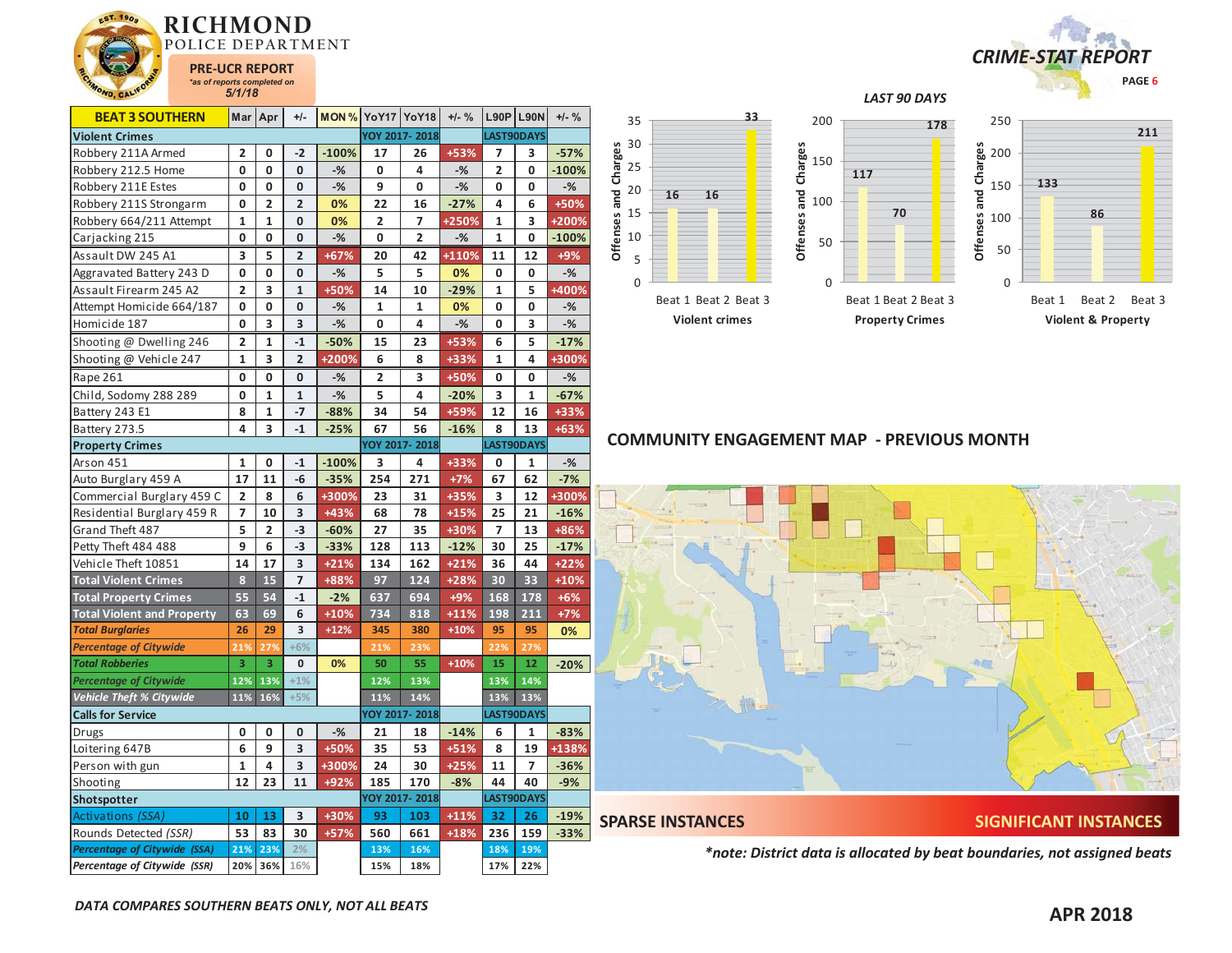



| <b>CENTRAL PART 1 CRIMES</b>      |                | Jan Feb Mar Apr May Jun Jul Aug Sep Oct Nov Dec |                |                |                         |                |                         |                         |                         |                         |                         |                         | <b>Month</b><br>% | 2 year<br>avg                 | <b>SD</b><br>(1SD)      |                                     | YTD2017 YTD2018     | <b>YTD</b><br>% |                        | YOY2017 YOY2018 | YOY<br>% | Last 90             | Last 90<br>Previous Current | L90<br>% |
|-----------------------------------|----------------|-------------------------------------------------|----------------|----------------|-------------------------|----------------|-------------------------|-------------------------|-------------------------|-------------------------|-------------------------|-------------------------|-------------------|-------------------------------|-------------------------|-------------------------------------|---------------------|-----------------|------------------------|-----------------|----------|---------------------|-----------------------------|----------|
| <b>VIOLENT CRIMES</b>             |                |                                                 |                |                |                         |                | <b>Monthly</b>          |                         |                         |                         |                         |                         |                   |                               |                         | Quantiative statistics Year vs Year |                     |                 | 12 months vs 12 months |                 |          | Last 90 days        |                             |          |
| [211A] Armed Robbery              | 6              | 3                                               | $\mathbf{0}$   | $\overline{2}$ | 5                       | Δ              | 6                       | $\overline{2}$          | $\mathbf{1}$            | 6                       | $\overline{\mathbf{3}}$ | $\overline{7}$          | $-%$              | 4                             | $\overline{2}$          | 27                                  | 11                  | $-59%$          | 61                     | 45              | $-26%$   | 16                  | 5                           | -69%     |
| [212.5] Home Robbery              | $\mathbf{0}$   | $\mathbf{0}$                                    | O              | $\Omega$       | $\Omega$                | $\mathbf{0}$   | $\mathbf{1}$            | $\overline{0}$          | $\bf{0}$                | $\mathbf{1}$            | $\overline{0}$          | $\mathbf{0}$            | $-%$              | $\mathbf{0}$                  | $\mathbf{1}$            | $\mathbf{1}$                        | $\mathbf 0$         | $-100%$         | 6                      | $\overline{2}$  | $-67%$   | 0                   | $\mathbf 0$                 | $-%$     |
| [211E] Estes Robbery              | $\mathbf{0}$   | $\mathbf{0}$                                    | $\mathbf{1}$   | 1              | $\mathbf{1}$            | $\mathbf{0}$   | $\Omega$                | $\mathbf 0$             | $\bf{0}$                | $\mathbf{0}$            | $\mathbf{1}$            | $\mathbf{1}$            | 0%                | $\mathbf{0}$                  | 0                       | 1                                   | $\overline{2}$      | +100%           | $\mathbf{1}$           | 5               | +400%    | $\overline{2}$      | $\overline{2}$              | 0%       |
| [211S] Strongarm Robbery          | 3              | 4                                               | $\overline{2}$ |                | 5                       | 8              | $\overline{3}$          | $\overline{\mathbf{3}}$ | 5                       | $\overline{7}$          | 8                       | 5                       | <b>250%</b>       | 5                             | $\overline{\mathbf{2}}$ | 17                                  | 16                  | -6%             | 52                     | 60              | $+15%$   | 16                  | 13                          | $-19%$   |
| [664/211] Attempted Robbery       | $\mathbf{1}$   | 1                                               | Ō              | n              | В                       | n              | Z                       | $\Omega$                | $\Omega$                | $\mathbf{0}$            | $\overline{0}$          | $\overline{0}$          | $-$ %             | $\mathbf{1}$                  | $\mathbf{1}$            | $\mathbf{1}$                        | $\overline{2}$      | +100%           | 5                      | 9               | +80%     | $\mathbf{1}$        | $\mathbf{1}$                | 0%       |
| [215] Carjacking                  | $\mathbf{1}$   | $\overline{1}$                                  |                |                | $\mathbf{1}$            | $\overline{1}$ | $\overline{1}$          | $\overline{0}$          | $\mathbf{1}$            | $\mathbf{0}$            | 1                       | $\bf{0}$                | +100%             | $\mathbf{1}$                  | $\mathbf{1}$            | 4                                   | 5                   | $+25%$          | 13                     | 10              | $-23%$   | $\overline{2}$      | 4                           | +100%    |
| [245 A1] Assault D. Weapon        | 9              | 9                                               | 6              |                | 5                       | 10             | 5                       | 7                       | 6                       | 6                       | 9                       | $\overline{2}$          | 0%                | 5                             | $\overline{2}$          | 13                                  | 30                  | +131%           | 47                     | 80              | +70%     | 20                  | 21                          | $+5%$    |
| [243 D] Aggravated Battery        | $\mathbf{1}$   | $\mathbf{1}$                                    |                | 3              | $\overline{1}$          | $\overline{1}$ | $\overline{1}$          | $\mathbf{1}$            | $\mathbf{1}$            | $\mathbf{0}$            | $\overline{0}$          | $\overline{0}$          | <b>200%</b>       | $\mathbf{1}$                  | $\mathbf{1}$            | $\overline{2}$                      | 6                   | +200%           | 11                     | 11              | 0%       | $\mathbf{1}$        | 5                           | +400%    |
| [245 A2] Assault with Firearm     | 5              | 3                                               | 3              |                | Δ                       | Δ              | 3                       | $\overline{2}$          | $\mathbf{1}$            | 5                       | $\overline{2}$          | 5                       | $-33%$            | 3                             | $\mathbf{1}$            | 9                                   | 13                  | $+44%$          | 31                     | 39              | +26%     | 12                  | 8                           | $-33%$   |
| [664/187] Attempted Homicide      | $\mathbf{0}$   |                                                 | n              |                | $\Omega$                | $\overline{1}$ | $\Omega$                | $\overline{0}$          | $\overline{0}$          | $\mathbf{0}$            | $\overline{0}$          | $\overline{0}$          | $-$ %             | $\mathbf{0}$                  | $\mathbf{0}$            | 0                                   | 1                   | $-$ %           | 3                      | $\overline{2}$  | $-33%$   | 0                   | $\mathbf{1}$                | $-$ %    |
| [187] Homicide                    | $\Omega$       | $\Omega$                                        | n              |                |                         | О              | $\overline{1}$          | $\overline{0}$          | $\Omega$                | $\mathbf{0}$            | $\mathbf{1}$            | $\mathbf{0}$            | $-%$              | 0                             | 0                       | 1                                   | 0                   | $-100%$         | 4                      | 3               | $-25%$   | $\mathbf{1}$        | 0                           | $-100%$  |
| [246] Shooting @ Dwelling         | 9              |                                                 |                |                | $\overline{\mathbf{3}}$ |                | 9                       | 7                       | $\overline{\mathbf{3}}$ | 5                       | 4                       | $\overline{2}$          | $-83%$            | 4                             | 3                       | 10                                  | 17                  | $+70%$          | 43                     | 52              | $+21%$   | 15                  | 8                           | $-47%$   |
| [247] Shooting @ Vehicle          | $\overline{2}$ |                                                 |                |                |                         |                | 1                       | $\overline{2}$          | $\overline{0}$          | $\bf{0}$                | 1                       | $\overline{2}$          | 0%                | 1                             | $\mathbf{1}$            | $\overline{2}$                      | 5                   | +150%           | 8                      | 13              | $+63%$   | 5                   | 3                           | $-40%$   |
| [ $261$ ] Rape                    | $\Omega$       | $\mathbf{1}$                                    |                |                | 1                       | 2              | $\overline{2}$          | $\overline{0}$          | $\overline{0}$          | $\overline{0}$          | $\overline{0}$          | $\mathbf{1}$            | 0%                | $\mathbf{1}$                  | $\mathbf{1}$            | 5                                   | 3                   | $-40%$          | 14                     | 9               | $-36%$   | 1                   | 3                           | +200%    |
| [288, 289] Child, Sodomy          | $\overline{2}$ | $\Omega$                                        | n              |                | $\overline{2}$          | $\overline{a}$ | $\Omega$                | $\overline{3}$          | $\Omega$                | $\mathbf{0}$            | 3                       | 5                       | $-$ %             | $\mathbf{1}$                  | $\mathbf{1}$            | 4                                   | 4                   | 0%              | 15                     | 19              | $+27%$   | 10                  | $\overline{\mathbf{c}}$     | $-80%$   |
| [243 E1] Domestic Battery         | 6              | 5                                               | 11             |                | $\overline{\mathbf{3}}$ | 7              | 5                       | $\mathbf{1}$            | $\overline{a}$          | $\overline{\mathbf{3}}$ | $\overline{\mathbf{3}}$ | 12                      | $-55%$            | 5                             | 3                       | 15                                  | 27                  | +80%            | 63                     | 65              | $+3%$    | 21                  | 21                          | 0%       |
| [273.5] Domestic Battery          | 8              | $\overline{2}$                                  |                |                | 6                       | $\mathbf{R}$   | $\mathbf{q}$            | $\overline{\mathbf{8}}$ | 5                       | $\overline{9}$          | 13                      | 10                      | $-14%$            | 9                             | 4                       | 28                                  | 23                  | $-18%$          | 131                    | 91              | $-31%$   | 31                  | 15                          | $-52%$   |
| <b>PROPERTY CRIMES</b>            |                |                                                 |                |                |                         |                | <b>Monthly</b>          |                         |                         |                         |                         |                         |                   | <b>Quantiative statistics</b> |                         | <b>Year vs Year</b>                 |                     |                 | 12 months vs 12 months |                 |          | Last 90 days        |                             |          |
| [451] Arson                       | $\overline{2}$ | 1                                               | 2              |                | $\overline{2}$          | $\mathbf{1}$   | 3                       | $\overline{2}$          | $\overline{3}$          | $\overline{\mathbf{3}}$ | $\overline{2}$          | $\mathbf{1}$            | $-50%$            | $\overline{2}$                | $\mathbf{1}$            | 4                                   | 6                   | +50%            | 15                     | 23              | +53%     | 5                   | 4                           | $-20%$   |
| [459A] Auto Burglary              | 14             | 10                                              | 15             | $\overline{7}$ | 15                      | 13             | 14                      | 11                      | 13                      | $\mathbf{9}$            | 11                      | 21                      | $-53%$            | 14                            | 4                       | 46                                  | 46                  | 0%              | 192                    | 153             | $-20%$   | 46                  | 32                          | $-30%$   |
| [459C] Commercial Burglary        | 3              | $\overline{2}$                                  | $\mathbf{0}$   | $\Omega$       | $\overline{2}$          | 0              | $\overline{1}$          | $\mathbf{1}$            | $\bf{0}$                | $\mathbf{0}$            | $\mathbf{0}$            | $\mathbf{1}$            | $-$ %             | $\mathbf{1}$                  | $\mathbf{1}$            | 8                                   | 5                   | $-38%$          | 18                     | 10              | $-44%$   | 4                   | $\overline{\mathbf{2}}$     | $-50%$   |
| [459R] Residential Burglary       | 5              | $\mathbf{1}$                                    | 11             | 6              | 11                      | 5              | 6                       | 10                      | $\overline{2}$          | $\overline{\mathbf{3}}$ | $\overline{7}$          | $\overline{\mathbf{3}}$ | $-45%$            | 6                             | 3                       | 25                                  | 23                  | $-8%$           | 75                     | 70              | $-7%$    | 15                  | 18                          | $+20%$   |
| [487] Grand Theft                 | 9              | $\overline{a}$                                  | 3              | Δ              | $\overline{7}$          | 5              | $\overline{2}$          | $\overline{a}$          | $\overline{a}$          | 9                       | $\overline{2}$          | $\overline{a}$          | +33%              | 5                             | $\overline{2}$          | 21                                  | 20                  | $-5%$           | 51                     | 57              | $+12%$   | 15                  | 11                          | $-27%$   |
| [484G/488/484] Petty Theft        | 10             | 12                                              | 18             | 7              | 18                      | 23             | 24                      | 17                      | 18                      | 23                      | 15                      | 20                      | $-61%$            | 16                            | 4                       | 63                                  | 47                  | $-25%$          | 180                    | 205             | $+14%$   | 45                  | 37                          | $-18%$   |
| [10851] Vehicle Theft             | 50             | 35                                              | 46             | 38             | 23                      |                | 14 31                   | 17                      | 28                      | 42                      | 27                      | 33                      | $-17%$            | 29                            | 10                      | 123                                 | 169                 | +37%            | 320                    | 384             | $+20%$   | 110                 | 119                         | $+8%$    |
| <b>Total Violent Crimes</b>       | 28             | 24                                              | 15             | 26             | 29                      | 33             | 27                      | 18                      | 15                      | 25                      | 28                      | 26                      | +73%              | 23                            | 4                       | 85                                  | 93                  | $+9%$           | 263                    | 294             | $+12%$   | 82                  | 65                          | $-21%$   |
| <b>Total Property Crimes</b>      | 93             | 65                                              | 95             | 63             | 78                      | 61             | 81                      | 62                      | 68                      | 89                      | 64                      | 83                      | $-34%$            | 73                            | 10                      | 290                                 | 316                 | $+9%$           | 851                    | 902             | $+6%$    | 240                 | 223                         | $-7%$    |
| <b>Total Violent and Property</b> | 121            | 89                                              | 110            | 89             | 107 94 108              |                |                         | -80                     |                         | 83 114                  | $92 \t109$              |                         | $-19%$            | 96                            | 11                      | 375                                 | 409                 | $+9%$           | 1.114                  | 1.196           | $+7%$    | 322                 | 288                         | $-11%$   |
| <b>Total Aggravated Assaults</b>  | 15             | 14                                              | 10             | 11             | <b>11</b>               | <b>16</b>      | 10                      | 10                      | 8                       | 11                      | 12                      | $\overline{7}$          | $+10%$            | 10                            | 3                       | 25                                  | 50                  | +100%           | 96                     | 135             | +41%     | 34                  | 35                          | $+3%$    |
| <b>Total Burglaries</b>           | 22             | 13                                              | 26             | 13             | 28                      | <b>18</b>      | 21                      | 22                      | 15                      | 12                      | 18                      | 25                      | $-50%$            | 22                            | 5                       | 79                                  | 74                  | $-6%$           | 285                    | 233             | $-18%$   | 65                  | 52                          | $-20%$   |
| <b>Total Robberies</b>            | 11             | 9                                               | 4              | 12             | 15                      | <b>13</b>      | <b>15</b>               | 5                       | $\overline{7}$          | 14                      | 13                      | <b>13</b>               | +200%             | 11                            | 3                       | 51                                  | 36                  | $-29%$          | 138                    | 131             | $-5%$    | 37                  | 25                          | $-32%$   |
|                                   |                |                                                 |                |                |                         |                |                         |                         |                         |                         |                         |                         |                   |                               |                         |                                     |                     |                 |                        |                 |          |                     |                             |          |
| <b>CALLS FOR SERVICE</b>          |                |                                                 |                |                |                         | <b>Monthly</b> |                         |                         |                         |                         |                         |                         |                   | <b>Quantiative statistics</b> |                         |                                     | <b>Year vs Year</b> |                 | 12 months vs 12 months |                 |          | Last 90 days        |                             |          |
| Drugs                             | 9              | 5                                               | 20             | 16             | 13                      | 5              | $\overline{\mathbf{3}}$ | $\overline{7}$          | 10                      | 8                       | $\overline{7}$          | $\overline{7}$          | $-20%$            | 8                             | 4                       | 22                                  | 50                  | +127%           | 84                     | 110             | +31%     | 23                  | 41                          | +78%     |
| Loitering 647B                    | 13             | 10                                              | 11             | 17             | 21                      | 22             | <b>15</b>               | 19                      | 13                      | 18                      | 9                       | 9                       | +55%              | 15                            | 5                       | 71                                  | 51                  | $-28%$          | 175                    | 177             | $+1%$    | 31                  | 38                          | $+23%$   |
| Person with gun                   | 4              | 4                                               | 4              | 12             | 5                       | 5              | 5                       | $\overline{a}$          | $\overline{3}$          | $6\phantom{1}$          | 5 <sup>1</sup>          | $\overline{\mathbf{3}}$ | +200%             | 6                             | 3                       | 28                                  | 24                  | $-14%$          | 91                     | 60              | $-34%$   | 12                  | 20                          | +67%     |
| Shooting                          | 55             | 28                                              | 33             | 30             | 36                      | 46             | 59                      | 35                      | 24                      | 41                      | 38                      | 43                      | $-9%$             | 38                            | 11                      | 121                                 | 146                 | $+21%$          | 446                    | 468             | $+5%$    | 136                 | 91                          | $-33%$   |
| <b>SHOTSPOTTER</b>                |                |                                                 |                |                | <b>Monthly</b>          |                |                         |                         |                         |                         |                         |                         |                   | <b>Quantiative statistics</b> |                         |                                     | <b>Year vs Year</b> |                 | 12 months vs 12 months |                 |          | <b>Last 90 days</b> |                             |          |
| Activations                       | 35             | 17                                              | 22             | 24             | 28                      | 23             |                         | 32 18                   | 20                      | 34                      | 23                      | 26                      | +9%               | 25                            | 8                       | 91                                  | 98                  | $+8%$           | 309                    | 302             | $-2%$    | 84                  | 63                          | $-25%$   |
| <b>Rounds Detected</b>            |                | 223 149 157 93                                  |                |                | 127                     | 90             |                         |                         |                         | 247 117 106 144 91      |                         | 182                     | $-41%$            | 141                           | 63                      | 434                                 | 622                 | +43%            | 1.660                  | 1.726           | $+4%$    | 496                 | 399                         | $-20%$   |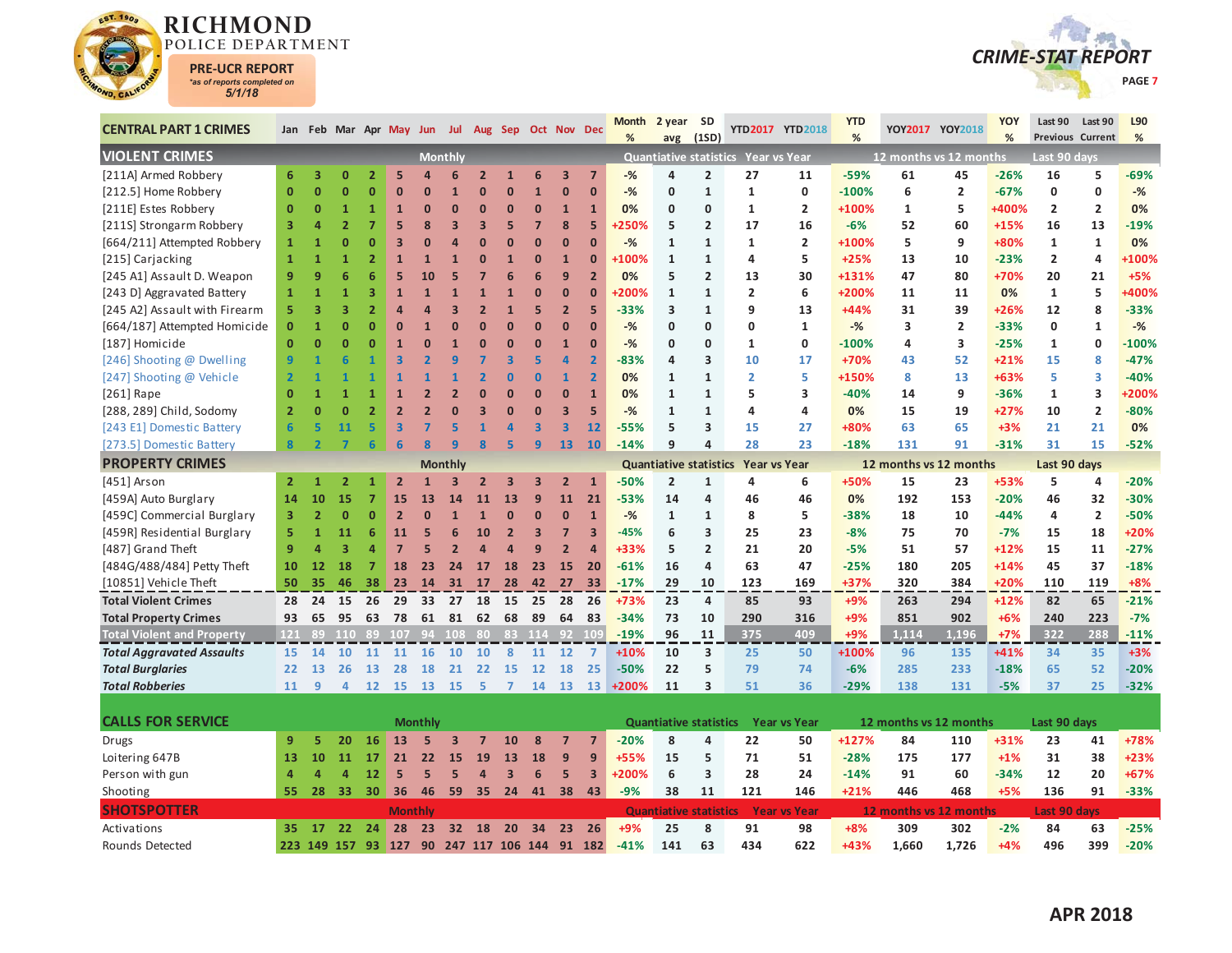



| <b>BEAT 4 CENTRAL</b>               | Mar            | Apr            | $+/-$        |         | <b>MON % YoY17 YoY18</b> |               | $+/-$ % |              | $L90P$ L90N    | $+/-$ % |
|-------------------------------------|----------------|----------------|--------------|---------|--------------------------|---------------|---------|--------------|----------------|---------|
| <b>Violent Crimes</b>               |                |                |              |         |                          | YOY 2017-2018 |         |              | LAST90DAYS     |         |
| Robbery 211A Armed                  | 0              | 0              | 0            | $-%$    | 25                       | 22            | $-12%$  | 10           | 2              | $-80%$  |
| Robbery 212.5 Home                  | 0              | 0              | 0            | $-%$    | 1                        | 1             | 0%      | 0            | 0              | $-%$    |
| Robbery 211 Estes                   | 0              | 0              | 0            | $-%$    | 0                        | $\mathbf 1$   | $-%$    | 1            | 0              | $-100%$ |
| Robbery 211S Strongarm              | $\mathbf{1}$   | 2              | $\mathbf{1}$ | +100%   | 22                       | 26            | $+18%$  | 12           | 4              | $-67%$  |
| Robbery 664/211 Attempt             | 0              | 0              | 0            | $-%$    | $\overline{2}$           | 1             | $-50%$  | 1            | 0              | $-100%$ |
| Carjacking 215                      | 1              | 0              | $-1$         | $-100%$ | 3                        | 3             | 0%      | 0            | $\overline{2}$ | $-$ %   |
| Assault DW 245 A1                   | 1              | 4              | 3            | +300%   | 9                        | 30            | +233%   | 6            | 10             | $+67%$  |
| Aggravated Battery 243 D            | 0              | 0              | 0            | $-%$    | 3                        | 1             | $-67%$  | 0            | 1              | $-%$    |
| Assault Firearm 245 A2              | 1              | $\mathbf{1}$   | 0            | 0%      | $\mathbf{1}$             | 9             | +800%   | 4            | 3              | $-25%$  |
| Attempt Homicide 664/187            | 0              | 0              | 0            | $-%$    | 0                        | 0             | $-%$    | 0            | 0              | $-%$    |
| Homicide 187                        | 0              | 0              | 0            | $-%$    | 0                        | 0             | $-%$    | 0            | 0              | $-%$    |
| Shooting @ Dwelling 246             | 3              | 0              | $-3$         | $-100%$ | 16                       | 19            | +19%    | 5            | 4              | $-20%$  |
| Shooting @ Vehicle 247              | 0              | 0              | 0            | $-%$    | 3                        | 4             | +33%    | $\mathbf{1}$ | 0              | $-100%$ |
| Rape 261                            | 1              | 0              | $-1$         | $-100%$ | 6                        | 6             | 0%      | 1            | 1              | 0%      |
| Child, Sodomy 288 289               | 0              | 1              | $\mathbf 1$  | $-%$    | 8                        | 6             | $-25%$  | 3            | 1              | $-67%$  |
| Battery 243 E1                      | 2              | 3              | $\mathbf{1}$ | +50%    | 14                       | 20            | +43%    | 6            | 6              | 0%      |
| Battery 273.5                       | $\overline{1}$ | 6              | 5            | +500%   | 34                       | 25            | $-26%$  | 8            | 7              | $-13%$  |
| <b>Property Crimes</b>              |                |                |              |         |                          | YOY 2017-2018 |         |              | LAST90DAYS     |         |
| Arson 451                           | 1              | 1              | 0            | 0%      | 5                        | 8             | +60%    | 0            | 2              | $-$ %   |
| Auto Burglary 459 A                 | 6              | 2              | $-4$         | $-67%$  | 43                       | 44            | $+2%$   | 14           | 13             | $-7%$   |
| Commercial Burglary 459 C           | 0              | 0              | 0            | $-%$    | 6                        | 2             | $-67%$  | 1            | 1              | 0%      |
| Residential Burglary 459 R          | 0              | 0              | 0            | $-%$    | 20                       | 18            | $-10%$  | 5            | 0              | $-100%$ |
| Grand Theft 487                     | 1              | 1              | 0            | 0%      | 15                       | 13            | $-13%$  | 1            | 4              | +300%   |
| Petty Theft 484 488                 | 5              | 0              | $-5$         | $-100%$ | 47                       | 65            | +38%    | 14           | 10             | $-29%$  |
| Vehicle Theft 10851                 | 16             | 12             | $-4$         | $-25%$  | 128                      | 142           | $+11%$  | 36           | 43             | $+19%$  |
| <b>Total Violent Crimes</b>         | 5              | 8              | 3            | +60%    | 80                       | 106           | +33%    | 38           | 24             | $-37%$  |
| <b>Total Property Crimes</b>        | 29             | 16             | $-13$        | $-45%$  | 264                      | 292           | $+11%$  | 71           | 73             | $+3%$   |
| <b>Total Violent and Property</b>   | 34             | 24             | $-10$        | $-29%$  | 344                      | 398           | $+16%$  | 109          | 97             | $-11%$  |
| <b>Total Burglaries</b>             | 6              | $\overline{2}$ | -4           | $-67%$  | 69                       | 64            | $-7%$   | 20           | 14             | $-30%$  |
| <b>Percentage of Citywide</b>       | 5%             | 2%             | $-3%$        |         | 4%                       | 4%            |         | 5%           | 4%             |         |
| <b>Total Robberies</b>              | $\overline{2}$ | $\overline{2}$ | 0            | 0%      | 53                       | 54            | $+2%$   | 24           | 8              | $-67%$  |
| <b>Percentage of Citywide</b>       | 8%             | 9%             | $+1%$        |         | 13%                      | 13%           |         | 20%          | 9%             |         |
| Vehicle Theft % Citywide            | 12%            | 11%            | $-1%$        |         | 11%                      | 12%           |         | 13%          | 13%            |         |
| <b>Calls for Service</b>            |                |                |              |         |                          | YOY 2017-2018 |         |              | LAST90DAYS     |         |
| Drugs                               | 10             | 2              | -8           | $-80%$  | 9                        | 20            | +122%   | 2            | 13             | +550%   |
| Loitering 647B                      | 4              | 3              | $-1$         | $-25%$  | 31                       | 23            | $-26%$  | 1            | 8              | +700%   |
| Person with gun                     | 0              | 0              | 0            | $-%$    | 27                       | 11            | $-59%$  | 0            | 1              | $-$ %   |
| Shooting                            | 11             | 5              | -6           | $-55%$  | 124                      | 136           | $+10%$  | 39           | 24             | $-38%$  |
| Shotspotter                         |                |                |              |         |                          | YOY 2017-2018 |         |              | LAST90DAYS     |         |
| Activations (SSA)                   | 8              | 4              | $-4$         | $-50%$  | 75                       | 89            | +19%    | 26           | 18             | $-31%$  |
| Rounds Detected (SSR)               | 61             | 19             | $-42$        | $-69%$  | 368                      | 446           | $+21%$  | 134          | 120            | $-10%$  |
| <b>Percentage of Citywide (SSA)</b> | 17%            | 7%             | $-10%$       |         | 11%                      | 14%           |         | 15%          | 13%            |         |
| Percentage of Citywide (SSR)        | 23%            | 8%             | $-15%$       |         | 10%                      | 12%           |         | 10%          | 17%            |         |

| <b>BEAT 5 CENTRAL</b>               |                | Mar $ $ Apr             | $+/-$        |         | <b>MON % YoY17 YoY18</b> |                         | $+/-$ % |                         | <b>L90P L90N</b> | $+/-$ % |
|-------------------------------------|----------------|-------------------------|--------------|---------|--------------------------|-------------------------|---------|-------------------------|------------------|---------|
| <b>Violent Crimes</b>               |                |                         |              |         |                          | YOY 2017-2018           |         |                         | LAST90DAYS       |         |
| Robbery 211A Armed                  | 0              | 2                       | 2            | $-$ %   | 17                       | 11                      | $-35%$  | 3                       | 3                | 0%      |
| Robbery 212.5 Home                  | 0              | 0                       | 0            | $-%$    | $\overline{2}$           | 0                       | $-100%$ | 0                       | 0                | $-%$    |
| Robbery 211 Estes                   | $\mathbf{1}$   | 0                       | $-1$         | $-100%$ | 0                        | $\mathbf{1}$            | $-$ %   | 0                       | 1                | $-$ %   |
| Robbery 211S Strongarm              | $\mathbf{1}$   | 1                       | 0            | 0%      | 7                        | 8                       | $+14%$  | 2                       | 3                | +50%    |
| Robbery 664/211 Attempt             | 0              | 0                       | 0            | $-%$    | 1                        | $\overline{\mathbf{c}}$ | +100%   | 0                       | 0                | $-%$    |
| Carjacking 215                      | 0              | 0                       | 0            | $-$ %   | 3                        | 3                       | 0%      | $\overline{2}$          | 0                | $-100%$ |
| Assault DW 245 A1                   | $\mathbf{1}$   | $\overline{\mathbf{c}}$ | $\mathbf{1}$ | +100%   | 14                       | 16                      | $+14%$  | 5                       | 4                | $-20%$  |
| Aggravated Battery 243 D            | 0              | $\mathbf{1}$            | $\mathbf{1}$ | $-%$    | 4                        | $\overline{2}$          | $-50%$  | 0                       | 1                | $-%$    |
| Assault Firearm 245 A2              | $\mathbf{1}$   | $\mathbf{1}$            | 0            | 0%      | 14                       | 12                      | $-14%$  | 3                       | 2                | $-33%$  |
| Attempt Homicide 664/187            | 0              | 0                       | 0            | $-%$    | 2                        | 2                       | 0%      | 0                       | 1                | $-%$    |
| Homicide 187                        | 0              | 0                       | 0            | $-%$    | 2                        | 2                       | 0%      | $\mathbf{1}$            | 0                | $-100%$ |
| Shooting @ Dwelling 246             | 3              | $\mathbf{1}$            | $-2$         | $-67%$  | 13                       | 21                      | $+62%$  | 6                       | 4                | $-33%$  |
| Shooting @ Vehicle 247              | O              | $\overline{\mathbf{1}}$ | $\mathbf{1}$ | $-%$    | 4                        | $\overline{2}$          | $-50%$  | $\mathbf{1}$            | 1                | 0%      |
| Rape 261                            | 0              | 1                       | $\mathbf{1}$ | $-%$    | 3                        | 2                       | $-33%$  | 0                       | 1                | $-%$    |
| Child, Sodomy 288 289               | 0              | $\mathbf{1}$            | $\mathbf 1$  | $-%$    | $\mathbf 1$              | 4                       | +300%   | $\overline{\mathbf{c}}$ | 1                | $-50%$  |
| Battery 243 E1                      | $\overline{2}$ | $\mathbf 0$             | $-2$         | $-100%$ | 25                       | 19                      | $-24%$  | 5                       | 5                | 0%      |
| Battery 273.5                       | 1              | 0                       | $-1$         | $-100%$ | 38                       | 22                      | $-42%$  | 9                       | 2                | $-78%$  |
| <b>Property Crimes</b>              |                |                         |              |         |                          | YOY 2017-2018           |         |                         | LAST90DAYS       |         |
| Arson 451                           | $\mathbf{1}$   | $\mathbf{1}$            | 0            | 0%      | 6                        | 8                       | +33%    | 3                       | 3                | 0%      |
| Auto Burglary 459 A                 | 5              | 3                       | $-2$         | $-40%$  | 28                       | 37                      | +32%    | 7                       | 11               | +57%    |
| Commercial Burglary 459 C           | 0              | 0                       | 0            | $-%$    | 6                        | 3                       | $-50%$  | 1                       | 1                | 0%      |
| Residential Burglary 459 R          | 2              | 1                       | $-1$         | $-50%$  | 22                       | 20                      | $-9%$   | 3                       | 3                | 0%      |
| Grand Theft 487                     | 2              | 0                       | $-2$         | $-100%$ | 15                       | 18                      | $+20%$  | 5                       | 3                | $-40%$  |
| Petty Theft 484 488                 | 4              | 3                       | $-1$         | $-25%$  | 39                       | 42                      | $+8%$   | 13                      | 9                | $-31%$  |
| Vehicle Theft 10851                 | 14             | 14                      | 0            | 0%      | 73                       | 110                     | $+51%$  | 27                      | 39               | $+44%$  |
| <b>Total Violent Crimes</b>         | $\overline{4}$ | 9                       | 5            | +125%   | 70                       | 65                      | $-7%$   | 18                      | 17               | $-6%$   |
| <b>Total Property Crimes</b>        | 28             | 22                      | -6           | $-21%$  | 189                      | 238                     | $+26%$  | 59                      | 69               | $+17%$  |
| <b>Total Violent and Property</b>   | 32             | 31                      | $-1$         | $-3%$   | 259                      | 303                     | $+17%$  | 77                      | 86               | $+12%$  |
| <b>Total Burglaries</b>             | $\overline{7}$ | 4                       | $-3$         | $-43%$  | 56                       | 60                      | $+7%$   | 11                      | 15               | +36%    |
| <b>Percentage of Citywide</b>       | 6%             | 4%                      | $-2%$        |         | 3%                       | 4%                      |         | 3%                      | 4%               |         |
| <b>Total Robberies</b>              | $\overline{2}$ | 3                       | $\mathbf{1}$ | +50%    | 30                       | 25                      | $-17%$  | $\overline{7}$          | $\overline{7}$   | 0%      |
| <b>Percentage of Citywide</b>       | 8%             | 13%                     | $+5%$        |         | 7%                       | 6%                      |         | 6%                      | 8%               |         |
| Vehicle Theft % Citywide            | 11%            | 13%                     | $+2%$        |         | 6%                       | 9%                      |         | 10%                     | 12%              |         |
| <b>Calls for Service</b>            |                |                         |              |         |                          | YOY 2017-2018           |         |                         | LAST90DAYS       |         |
| Drugs                               | $\overline{7}$ | 3                       | $-4$         | $-57%$  | 29                       | 30                      | $+3%$   | 5                       | 11               | +120%   |
| Loitering 647B                      | 0              | $\mathbf{1}$            | $\mathbf{1}$ | $-$ %   | 32                       | 43                      | +34%    | $\overline{7}$          | 3                | $-57%$  |
| Person w/ Gun                       | 1              | 2                       | $\mathbf 1$  | +100%   | 25                       | 14                      | $-44%$  | 3                       | 5                | +67%    |
| Shooting                            | 15             | 12                      | $-3$         | $-20%$  | 164                      | 172                     | $+5%$   | 43                      | 35               | $-19%$  |
| Shotspotter                         |                |                         |              |         |                          | YOY 2017-2018           |         |                         | LAST90DAYS       |         |
| <b>Activations (SSA)</b>            | 12             | 11                      | $-1$         | $-8%$   | 129                      | 139                     | $+8%$   | 31                      | 30               | $-3%$   |
| Rounds Detected (SSR)               | 89             | 43                      | $-46$        | $-52%$  | 776                      | 825                     | $+6%$   | 184                     | 201              | +9%     |
| <b>Percentage of Citywide (SSA)</b> | 25%            | 20%                     | $-5%$        |         | 19%                      | 22%                     |         | 18%                     | 22%              |         |
| Percentage of Citywide (SSR)        |                | 34% 19%                 | $-15%$       |         | 20%                      | 23%                     |         | 14%                     | 28%              |         |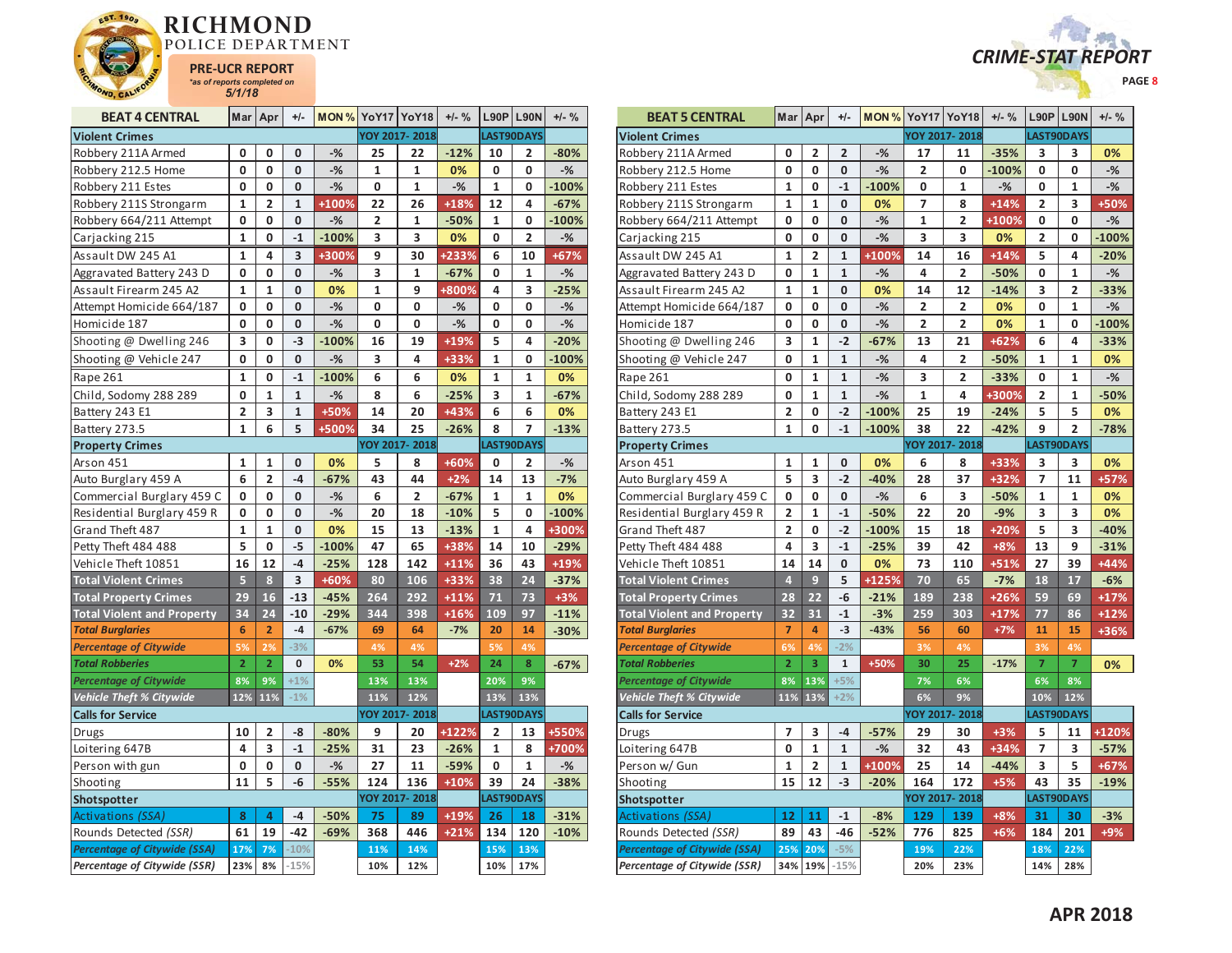

| <b>BEAT 6 CENTRAL</b>               | Mar            | Apr                     | $+/-$                   | <b>MON % YoY17 YoY18</b> |                         |                | $+/-$ % |                | <b>L90P L90N</b> | $+/-$ % |
|-------------------------------------|----------------|-------------------------|-------------------------|--------------------------|-------------------------|----------------|---------|----------------|------------------|---------|
| <b>Violent Crimes</b>               |                |                         |                         |                          |                         | YOY 2017-2018  |         |                | LAST90DAYS       |         |
| Robbery 211A Armed                  | 0              | 0                       | $\mathbf 0$             | $-%$                     | 19                      | 11             | $-42%$  | 3              | 0                | $-100%$ |
| Robbery 212.5 Home                  | 0              | 0                       | $\mathbf 0$             | -%                       | 3                       | 1              | $-67%$  | 0              | 0                | $-%$    |
| Robbery 211 Estes                   | 0              | $\mathbf{1}$            | $\mathbf 1$             | $-%$                     | $\mathbf 1$             | 4              | $-%$    | 2              | $\mathbf{1}$     | $-50%$  |
| Robbery 211S Strongarm              | $\mathbf{0}$   | 4                       | $\overline{\mathbf{4}}$ | $-$ %                    | 23                      | 26             | $+13%$  | $\overline{2}$ | 6                | +200%   |
| Robbery 664/211 Attempt             | 0              | 0                       | $\mathbf 0$             | $-%$                     | $\overline{\mathbf{2}}$ | 6              | +200%   | 0              | 0                | $-%$    |
| Carjacking 215                      | 0              | $\mathbf 0$             | $\mathbf{0}$            | $-%$                     | 7                       | $\overline{2}$ | $-71%$  | 0              | 0                | $-%$    |
| Assault DW 245 A1                   | 4              | 0                       | $-4$                    | $-100%$                  | 24                      | 29             | $+21%$  | 9              | 7                | $-22%$  |
| Aggravated Battery 243 D            | $\mathbf{1}$   | $\overline{2}$          | $\mathbf{1}$            | +100%                    | 4                       | 8              | +100%   | $\mathbf{1}$   | 3                | +200%   |
| Assault Firearm 245 A2              | 0              | 0                       | $\mathbf{0}$            | $-%$                     | 16                      | 17             | $+6%$   | 5              | $\overline{2}$   | $-60%$  |
| Attempt Homicide 664/187            | 0              | 0                       | $\mathbf{0}$            | $-%$                     | $\mathbf{1}$            | $\mathbf{1}$   | 0%      | 0              | 0                | $-$ %   |
| Homicide 187                        | 0              | 0                       | 0                       | $-%$                     | 1                       | 1              | 0%      | 0              | 0                | $-%$    |
| Shooting @ Dwelling 246             | 0              | 0                       | 0                       | $-%$                     | 14                      | 12             | $-14%$  | 4              | 0                | $-100%$ |
| Shooting @ Vehicle 247              | $\mathbf 1$    | 0                       | $-1$                    | $-100%$                  | $\mathbf 1$             | 7              | +600%   | 3              | 2                | $-33%$  |
| Rape 261                            | 0              | 0                       | 0                       | -%                       | 5                       | 3              | $-40%$  | 1              | 1                | 0%      |
| Child, Sodomy 288 289               | 0              | 0                       | 0                       | $-$ %                    | 6                       | 8              | +33%    | 4              | 0                | $-100%$ |
| Battery 243 E1                      | 7              | $\overline{\mathbf{c}}$ | $-5$                    | $-71%$                   | 24                      | 26             | $+8%$   | 10             | 10               | 0%      |
| Battery 273.5                       | 5              | 0                       | $-5$                    | $-100%$                  | 59                      | 43             | $-27%$  | 14             | 6                | $-57%$  |
| <b>Property Crimes</b>              |                |                         |                         |                          |                         | YOY 2017-2018  |         |                | LAST90DAYS       |         |
| Arson 451                           | 0              | 0                       | 0                       | $-%$                     | 4                       | 8              | +100%   | 2              | 0                | $-100%$ |
| Auto Burglary 459 A                 | 4              | $\overline{2}$          | $-2$                    | $-50%$                   | 121                     | 70             | $-42%$  | 25             | 8                | $-68%$  |
| Commercial Burglary 459 C           | 0              | 0                       | 0                       | $-%$                     | 6                       | 5              | $-17%$  | $\overline{2}$ | 0                | $-100%$ |
| Residential Burglary 459 R          | 5              | 3                       | $-2$                    | $-40%$                   | 33                      | 24             | $-27%$  | $\overline{7}$ | 9                | +29%    |
| Grand Theft 487                     | 3              | 3                       | $\mathbf 0$             | 0%                       | 21                      | 30             | +43%    | 9              | 7                | $-22%$  |
| Petty Theft 484 488                 | 9              | 4                       | $-5$                    | $-56%$                   | 94                      | 97             | $+3%$   | 20             | 18               | $-10%$  |
| Vehicle Theft 10851                 | 16             | 12                      | $-4$                    | $-25%$                   | 119                     | 132            | $+11%$  | 47             | 37               | $-21%$  |
| <b>Total Violent Crimes</b>         | $\overline{5}$ | $\overline{7}$          | $\overline{2}$          | $+40%$                   | 112                     | 117            | $+4%$   | 27             | 20               | $-26%$  |
| <b>Total Property Crimes</b>        | 37             | 24                      | $-13$                   | $-35%$                   | 398                     | 366            | $-8%$   | 112            | 79               | $-29%$  |
| <b>Total Violent and Property</b>   | 42             | 31                      | $-11$                   | $-26%$                   | 510                     | 483            | $-5%$   | 139            | 99               | $-29%$  |
| <b>Total Burglaries</b>             | 9              | 5                       | $-4$                    | $-44%$                   | 160                     | 99             | $-38%$  | 34             | 17               | $-50%$  |
| <b>Percentage of Citywide</b>       | 7%             | 5%                      | $-3%$                   |                          | 10%                     | 6%             |         | 8%             | 5%               |         |
| <b>Total Robberies</b>              | $\mathbf{0}$   | 5                       | 5                       | $-$ %                    | 55                      | 50             | $-9%$   | 7              | $\overline{7}$   | 0%      |
| <b>Percentage of Citywide</b>       | 0%             | 22%                     | $+22%$                  |                          | 13%                     | 12%            |         | 6%             | 8%               |         |
| <b>Vehicle Theft % Citywide</b>     | 12%            | 11%                     | $-1%$                   |                          | 10%                     | 11%            |         | 17%            | 11%              |         |
| <b>Calls for Service</b>            |                |                         |                         |                          |                         | YOY 2017-2018  |         |                | LAST90DAYS       |         |
| Drugs                               | 3              | 11                      | 8                       | +267%                    | 45                      | 69             | +53%    | 16             | 26               | +63%    |
| Loitering 647B                      | 7              | 13                      | 6                       | +86%                     | 89                      | 108            | $+21%$  | 24             | 23               | $-4%$   |
| Person w/ Gun                       | 3              | 10                      | $\overline{7}$          | +233%                    | 36                      | 35             | $-3%$   | 9              | 14               | +56%    |
| Shooting                            | $\overline{z}$ | 13                      | 6                       | +86%                     | 170                     | 160            | $-6%$   | 54             | 32               | $-41%$  |
| Shotspotter                         |                |                         |                         |                          |                         | YOY 2017-2018  |         |                | LAST90DAYS       |         |
| Activations (SSA)                   | 2              | 9                       | $\overline{7}$          | +350%                    | 105                     | 74             | $-30%$  | 27             | 15               | $-44%$  |
| Rounds Detected (SSR)               | $\overline{7}$ | 31                      | 24                      | +343%                    | 513                     | 457            | $-11%$  | 178            | 78               | $-56%$  |
| <b>Percentage of Citywide (SSA)</b> | 4%             | 16%                     | 12%                     |                          | 15%                     | 12%            |         | 15%            | 11%              |         |
| Percentage of Citywide (SSR)        | 3%             | 14%                     | 11%                     |                          | 13%                     | 12%            |         | 13%            | 11%              |         |





## **COMMUNITY ENGAGEMENT MAP - PREVIOUS MONTH**



**Offenses and Charges**

Offenses and Charges

**SPARSE INSTANCES SIGNIFICANT INSTANCES** 

*\*note: District data is allocated by beat boundaries, not assigned beats*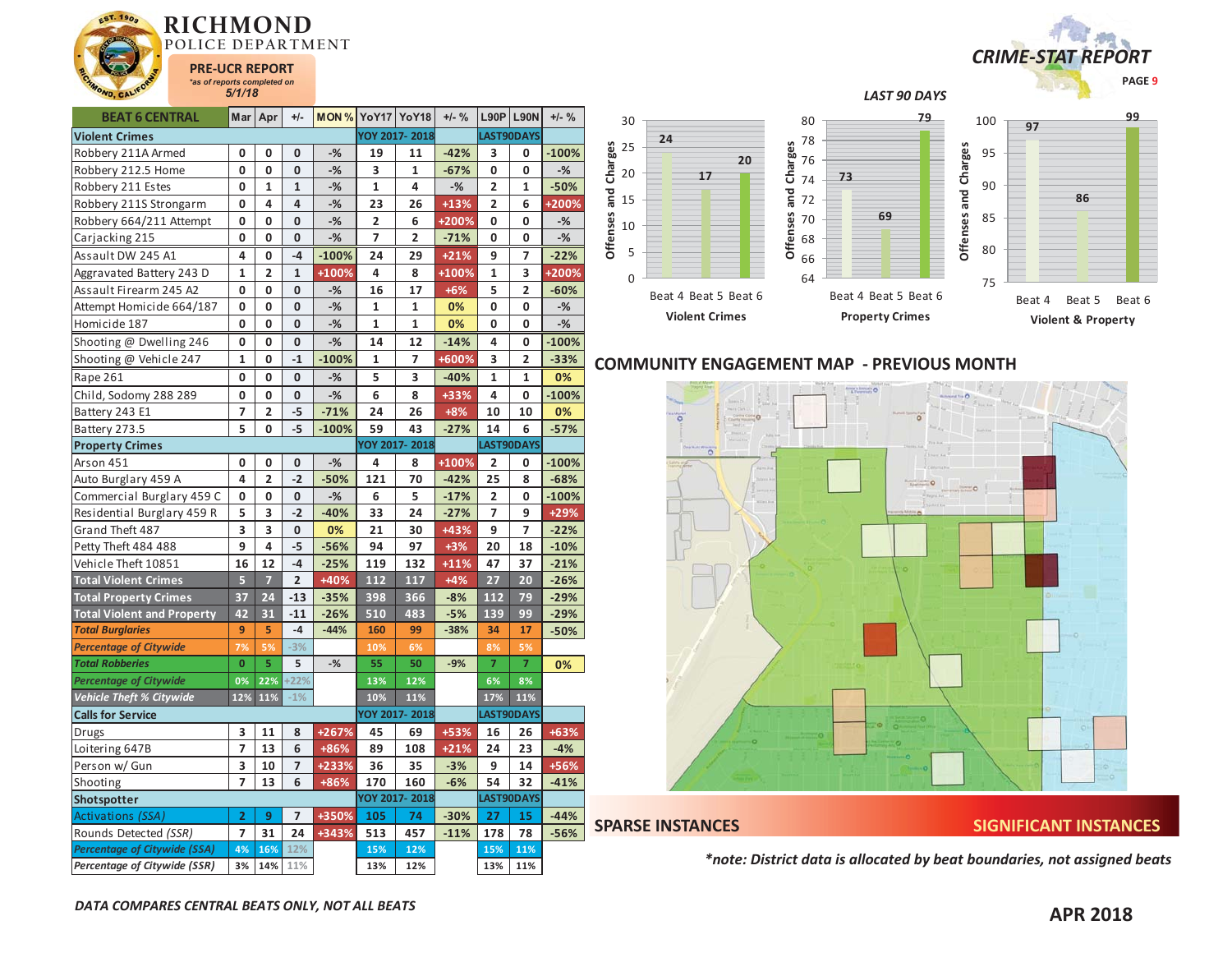



| <b>NORTHERN PART 1 CRIMES</b>     |                         |                | Jan Feb Mar Apr May Jun Jul Aug Sep Oct Nov Dec |                          |                |                         |                |                |                         |                         |                         |                         | Month   | 2 year SD                     |                          |                                     | YTD2017 YTD2018     | <b>YTD</b> |                         | YOY2017 YOY2018 | <b>YOY</b> | Last 90                 | Last 90        | L90     |
|-----------------------------------|-------------------------|----------------|-------------------------------------------------|--------------------------|----------------|-------------------------|----------------|----------------|-------------------------|-------------------------|-------------------------|-------------------------|---------|-------------------------------|--------------------------|-------------------------------------|---------------------|------------|-------------------------|-----------------|------------|-------------------------|----------------|---------|
|                                   |                         |                |                                                 |                          |                |                         |                |                |                         |                         |                         |                         | %       |                               | avg (1SD)                |                                     |                     | %          |                         |                 | %          | <b>Previous Current</b> |                | %       |
| <b>VIOLENT CRIMES</b>             |                         |                |                                                 |                          |                |                         | <b>Monthly</b> |                |                         |                         |                         |                         |         |                               |                          | Quantiative statistics Year vs Year |                     |            | 12 months vs 12 months  |                 |            |                         | Last 90 days   |         |
| [211A] Armed Robbery              | 10                      |                | $\overline{\mathbf{z}}$                         | $\overline{a}$           | 10             |                         |                |                |                         | 6                       | $\overline{4}$          | 8                       | $-25%$  | 5                             | 3                        | 23                                  | 21                  | $-9%$      | 52                      | 64              | $+23%$     | 22                      | 11             | -50%    |
| [212.5] Home Robbery              | $\overline{\mathbf{3}}$ |                | $\Omega$                                        | $\Omega$                 | $\Omega$       |                         | 0              |                | $\Omega$                | $\overline{2}$          | $\bf{0}$                | $\overline{2}$          | $-100%$ | $\mathbf{1}$                  | $\mathbf{1}$             | $\overline{2}$                      | 8                   | +300%      | 4                       | 15              | +275%      | 5                       | 5              | 0%      |
| [211E] Estes Robbery              | $\mathbf{0}$            | $\overline{2}$ | $\Omega$                                        |                          | 1              |                         | 2              | $\mathbf{1}$   | $\mathbf{0}$            | $\bf{0}$                | $\overline{2}$          |                         | $-100%$ | $\mathbf{1}$                  | $\mathbf{1}$             | 5                                   | 3                   | $-40%$     | 10                      | 11              | $+10%$     | 3                       | 3              | 0%      |
| [211S] Strongarm Robbery          | $\overline{\mathbf{3}}$ |                |                                                 |                          | 5              | 6                       | 10             | в              | Δ                       |                         | 6                       | $\overline{2}$          | +33%    | 5                             | $\overline{2}$           | 15                                  | 22                  | +47%       | 56                      | 65              | $+16%$     | 11                      | 19             | +73%    |
| [664/211] Attempted Robbery       | $\overline{a}$          |                |                                                 |                          | $\overline{2}$ |                         | 1              |                |                         | $\overline{1}$          | $\mathbf{1}$            | $\overline{0}$          | 0%      | $\mathbf{1}$                  | $\mathbf{1}$             | 4                                   | 9                   | +125%      | 6                       | 17              | +183%      | 5                       | 5              | 0%      |
| [215] Carjacking                  | $\Omega$                |                |                                                 |                          |                |                         |                |                | $\overline{ }$          | $\overline{ }$          | $\overline{\mathbf{3}}$ | $\mathbf{1}$            | 0%      | $\mathbf{1}$                  | $\mathbf{1}$             | 4                                   | $\overline{2}$      | $-50%$     | $\overline{7}$          | 8               | $+14%$     | 4                       | $\overline{2}$ | $-50%$  |
| [245 A1] Assault D. Weapon        | $\mathbf{1}$            |                |                                                 | 11                       |                |                         |                |                |                         | $\overline{\mathbf{z}}$ | $\mathbf{1}$            | $\overline{2}$          | +80%    | 4                             | 3                        | 11                                  | 26                  | +136%      | 40                      | 60              | +50%       | 4                       | 25             | +525%   |
| [243 D] Aggravated Battery        | $\mathbf{1}$            | n              |                                                 |                          |                |                         |                |                | З                       | 1                       | $\bf{0}$                | 1                       | $-%$    | 1                             | $\mathbf{1}$             | 8                                   | 3                   | $-63%$     | 17                      | 10              | $-41%$     | $\overline{2}$          | $\overline{2}$ | 0%      |
| [245 A2] Assault with Firearm     | $\mathbf{0}$            | $\overline{2}$ |                                                 |                          |                | n                       |                |                | $\Omega$                | $\overline{1}$          | $\overline{2}$          | $\overline{\mathbf{A}}$ | 0%      | $\mathbf{1}$                  | $\mathbf{1}$             | 5                                   | 5                   | 0%         | 17                      | 17              | 0%         | 6                       | 5              | $-17%$  |
| [664/187] Attempted Homicide      | $\mathbf{0}$            | n              |                                                 | O                        |                |                         | n              | $\Omega$       | $\overline{1}$          | $\Omega$                | $\overline{0}$          | $\Omega$                | $-%$    | $\mathbf 0$                   | $\Omega$                 | $\Omega$                            | 0                   | $-%$       | $\mathbf{1}$            | 3               | +200%      | $\Omega$                | 0              | $-%$    |
| [187] Homicide                    | $\mathbf{0}$            | n              | n                                               | O                        | $\mathbf{1}$   |                         |                | $\overline{0}$ | $\overline{0}$          | $\Omega$                | $\overline{2}$          | $\overline{0}$          | $-%$    | $\mathbf 0$                   | $\mathbf{1}$             | $\mathbf{1}$                        | 0                   | $-100%$    | 6                       | 4               | $-33%$     | $\overline{2}$          | 0              | $-100%$ |
| [246] Shooting @ Dwelling         | 5.                      |                | $\Omega$                                        | $\mathbf{1}$             | 5              |                         |                |                | Δ                       | 5                       | $\overline{0}$          | 3                       | $-100%$ | 3                             | $\overline{2}$           | 17                                  | 7                   | $-59%$     | 32                      | 30              | $-6%$      | 8                       | $\overline{2}$ | $-75%$  |
| [247] Shooting @ Vehicle          | $\mathbf{1}$            |                |                                                 | 5                        | $\overline{0}$ | n                       |                |                |                         | $\mathbf{1}$            | $\Omega$                | $\bf{0}$                | $-100%$ | $\mathbf{1}$                  | $\mathbf{1}$             | 1                                   | $\overline{7}$      | +600%      | $\overline{\mathbf{3}}$ | 12              | +300%      | 1                       | 6              | +500%   |
| $[261]$ Rape                      | $\mathbf{0}$            |                |                                                 | $\Omega$                 | $\mathbf{0}$   |                         |                |                |                         | $\mathbf 0$             | 1                       | 3                       | 0%      | 1                             | $\mathbf{1}$             | 1                                   | $\overline{2}$      | +100%      | 9                       | 9               | 0%         | 4                       | $\overline{2}$ | $-50%$  |
| [288, 289] Child, Sodomy          | $\mathbf{0}$            |                | ŋ                                               | $\Omega$                 | Δ              |                         |                |                | $\Omega$                | $\Omega$                | $\overline{2}$          | $\overline{2}$          | $-100%$ | 1                             | $\mathbf{1}$             | 4                                   | $\overline{2}$      | $-50%$     | 9                       | 11              | $+22%$     | 4                       | $\overline{2}$ | $-50%$  |
| [243 E1] Domestic Battery         | $\overline{2}$          |                |                                                 |                          |                |                         |                | 3              | ĥ                       | 3                       | $\overline{a}$          | Δ                       | $-20%$  | 5                             | $\overline{2}$           | 12                                  | 17                  | +42%       | 57                      | 52              | $-9%$      | 10                      | 15             | +50%    |
| [273.5] Domestic Battery          | 9                       | Б              | 8                                               | 6                        | 9              | 10                      | 7              | 12             | $\overline{\mathbf{3}}$ | 12                      | $\overline{11}$         | $\overline{11}$         | $+60%$  | q                             | 3                        | 42                                  | 28                  | $-33%$     | 122                     | 103             | $-16%$     | 31                      | 19             | $-39%$  |
| <b>PROPERTY CRIMES</b>            |                         |                |                                                 |                          |                |                         | <b>Monthly</b> |                |                         |                         |                         |                         |         | <b>Quantiative statistics</b> |                          |                                     | <b>Year vs Year</b> |            | 12 months vs 12 months  |                 |            | Last 90 days            |                |         |
| [451] Arson                       | $\mathbf{1}$            | $\overline{2}$ |                                                 | $\Omega$                 | $\overline{2}$ | $\overline{\mathbf{z}}$ |                | $\Omega$       | $\mathbf{0}$            | $\Omega$                | $\mathbf{0}$            | 1                       | $-50%$  | $\mathbf{1}$                  | $\mathbf{1}$             | 5                                   | 4                   | $-20%$     | 11                      | 11              | 0%         | $\overline{2}$          | 3              | +50%    |
| [459A] Auto Burglary              | 47                      | 38             | 35                                              | 39                       | 32             | 43                      | 38             | 43             | 37                      | 63                      | 45                      | 51                      | $-8%$   | 38                            | 9                        | 155                                 | 159                 | $+3%$      | 409                     | 511             | $+25%$     | 143                     | 112            | $-22%$  |
| [459C] Commercial Burglary        | 5                       |                |                                                 | $\overline{\phantom{a}}$ | 3              |                         | $\Delta$       | 5              | 11                      | 10                      | $\overline{7}$          | 7                       | $-14%$  | 6                             | $\overline{2}$           | 25                                  | 20                  | $-20%$     | 75                      | 71              | $-5%$      | 19                      | 15             | $-21%$  |
| [459R] Residential Burglary       | 24                      | $\mathbf{8}$   |                                                 | 9                        | 17             | 23                      | 21             | 18             | 12                      | 8                       | 20                      | 20                      | 0%      | 18                            | 6                        | 95                                  | 49                  | $-48%$     | 233                     | 188             | $-19%$     | 64                      | 25             | $-61%$  |
| [487] Grand Theft                 | 9                       |                | 10                                              | 10                       | 11             | q                       | 8              | 7              | 11                      | 11                      | 13                      | 12                      | +100%   | 9                             | 3                        | 28                                  | 34                  | +21%       | 106                     | 116             | $+9%$      | 34                      | 25             | $-26%$  |
| [484G/488/484] Petty Theft        | 38                      | 31             | 36                                              | 28                       | 32             | 39                      | 48             | 32             | 25                      | 45                      | 42                      | 46                      | $+16%$  | 36                            | 7                        | 165                                 | 133                 | $-19%$     | 432                     | 442             | $+2%$      | 126                     | 95             | $-25%$  |
| [10851] Vehicle Theft             | 31                      | 27             | 45                                              | 34                       | 43             | <b>18</b>               | 37             | 59             | 33 <sup>2</sup>         | 44                      | 25                      | 39                      | $+67%$  | 41                            | 11                       | 203                                 | 137                 | $-33%$     | 560                     | 435             | $-22%$     | 95                      | 106            | $+12%$  |
| <b>Total Violent Crimes</b>       | 22                      | 29             | 25                                              | 27                       | 32             | 25                      | 28             | 19             | 17                      | 20                      | 24                      | 26                      | $-14%$  | 22                            | 5.                       | 83                                  | 103                 | $+24%$     | 234                     | 294             | $+26%$     | 72                      | 81             | $+13%$  |
| <b>Total Property Crimes</b>      | 155                     |                | 118 141 122 140 138 158 164 129 181 152 176     |                          |                |                         |                |                |                         |                         |                         |                         | $+19%$  | 150                           | 19                       | 676                                 | 536                 | $-21%$     | 1,826                   | 1,774           | $-3%$      | 483                     | 381            | $-21%$  |
| <b>Total Violent and Property</b> |                         |                | 177 147 166 149 172 163 186 183 146 201 176 202 |                          |                |                         |                |                |                         |                         |                         |                         | $+13%$  | 172                           | 20                       | 759                                 | 639                 | $-16%$     | 2,060                   | 2,068           | $+0\%$     | 555                     | 462            | $-17%$  |
| <b>Total Aggravated Assaults</b>  | $\mathbf{2}$            |                | 11                                              | 14                       | 10             | 9                       | q              | 6              | 10                      | $\overline{a}$          | 5.                      | $\overline{7}$          | +57%    | $\overline{7}$                | 3                        | 25                                  | 34                  | +36%       | 81                      | 94              | $+16%$     | 14                      | 32             | +129%   |
| <b>Total Burglaries</b>           | 76                      | 53             | 49                                              | 50                       | 52             | 70                      | 63             | 66             | 60                      | 81                      | 72                      | 78                      | $-8%$   | 62                            | 11                       | 275                                 | 228                 | $-17%$     | 717                     | 770             | $+7%$      | 226                     | 152            | $-33%$  |
| <b>Total Robberies</b>            | 20                      | 19             | 13                                              | 13                       | 18             | <b>16</b>               | 17             | 12             | 6                       | 16                      | <b>16</b>               | 14                      | $-32%$  | 13                            | 4                        | 53                                  | 65                  | $+23%$     | 135                     | 180             | +33%       | 50                      | 45             | $-10%$  |
|                                   |                         |                |                                                 |                          |                |                         |                |                |                         |                         |                         |                         |         |                               |                          |                                     |                     |            |                         |                 |            |                         |                |         |
| <b>CALLS FOR SERVICE</b>          |                         |                |                                                 |                          |                |                         |                | <b>Monthly</b> |                         |                         |                         |                         |         | <b>Quantiative statistics</b> |                          |                                     | <b>Year vs Year</b> |            | 12 months vs 12 months  |                 |            | Last 90 days            |                |         |
| Drugs                             | 9                       |                |                                                 | 12                       |                |                         |                |                | 12                      | 8                       | 8                       | 13                      | $-22%$  | 7                             | 3                        | 21                                  | 34                  | +62%       | 76                      | 101             | +33%       | 27                      | 28             | $+4%$   |
| Loitering 647B                    | 19                      | 19             | 26                                              | 37                       | 24             | 12                      | 16             | 13             | 23                      | 36                      | 23                      | 35                      | $+37%$  | 21                            | 8                        | 71                                  | 118                 | +66%       | 233                     | 300             | +29%       | 94                      | 82             | $-13%$  |
| Dave a world by                   |                         |                |                                                 |                          |                |                         |                |                |                         |                         | $\Omega$                | $\epsilon$              | 1704    | r.                            | $\overline{\phantom{0}}$ | 10                                  | 24                  | $-4.70/$   | $\sim$                  | $\sim$          | .201       | $\sim$                  | 12             | 440/    |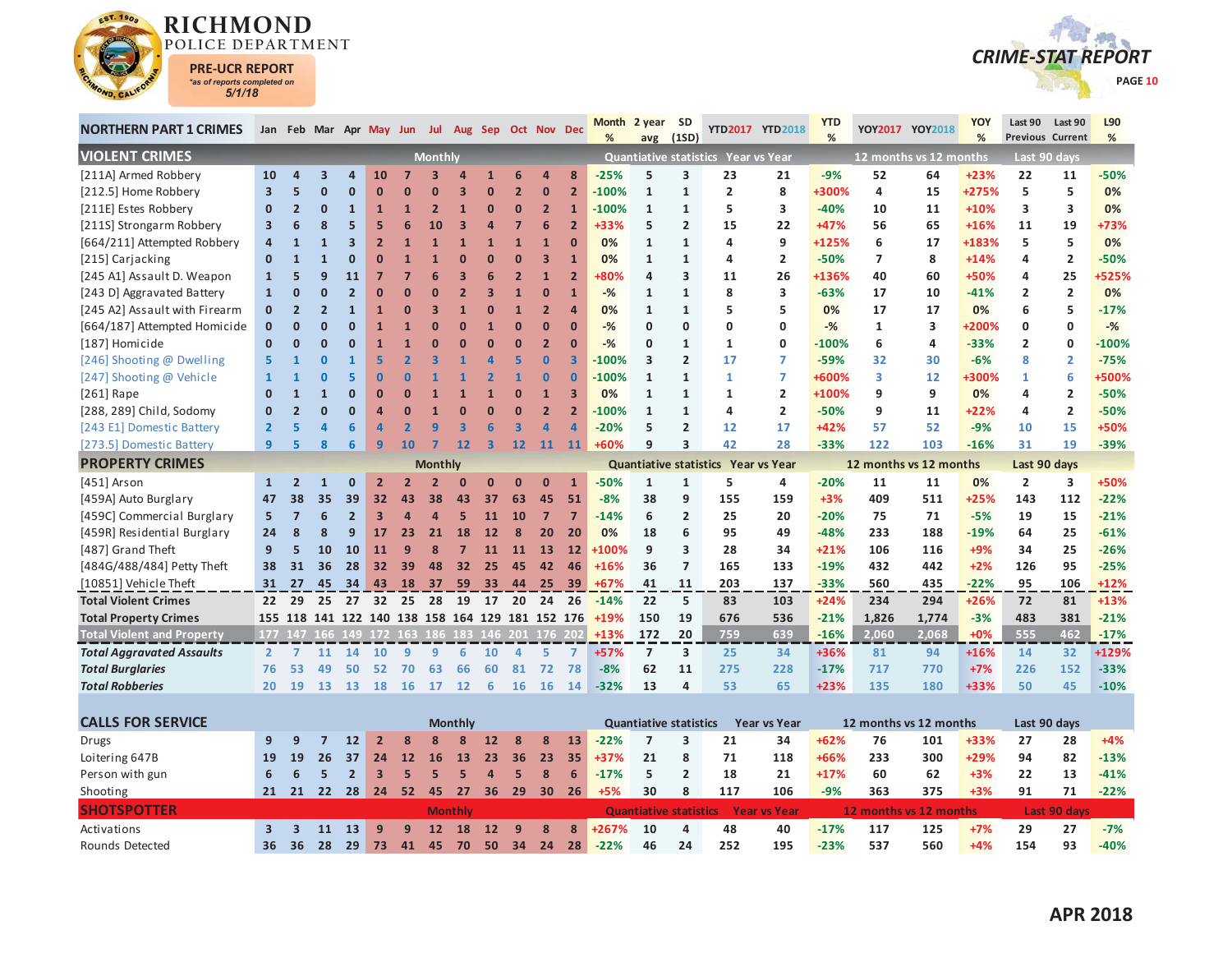



| <b>BEAT 7 NORTHERN</b>              | Mar            | Apr                     | $+/-$          | <b>MON % YoY17 YoY18</b> |                |                | $+/-$ % | L90P           | <b>L90N</b>             | $+/-$ % | <b>BEAT 8 NORTHERN</b>              | Mar                     | Apr                     | $+/-$          | <b>MON % YoY17 YoY18</b> |                         |                     | $+/-$ % | L90P           | <b>L90N</b>             | $+/-$ %      |
|-------------------------------------|----------------|-------------------------|----------------|--------------------------|----------------|----------------|---------|----------------|-------------------------|---------|-------------------------------------|-------------------------|-------------------------|----------------|--------------------------|-------------------------|---------------------|---------|----------------|-------------------------|--------------|
| <b>Violent Crimes</b>               |                |                         |                |                          |                | YOY 2017-2018  |         |                | <b>LAST90DAYS</b>       |         | <b>Violent Crimes</b>               |                         |                         |                |                          |                         | YOY 2017-2018       |         |                | LAST90DAYS              |              |
| Robbery 211A Armed                  | 1              | 1                       | $\mathbf 0$    | 0%                       | 37             | 39             | $+5%$   | 15             | 5                       | $-67%$  | Robbery 211A Armed                  | 1                       | 3                       | $\overline{2}$ | +2009                    | 14                      | 23                  | $+64%$  | $\overline{7}$ | 4                       | $-43%$       |
| Robbery 212.5 Home                  | $\mathbf{0}$   | $\mathbf 0$             | $\mathbf{0}$   | $-$ %                    | $\mathbf{0}$   | 6              | $-$ %   | $\overline{3}$ | $\mathbf{1}$            | $-67%$  | Robbery 212.5 Home                  | $\mathbf{0}$            | $\mathbf 0$             | $\mathbf{0}$   | $-$ %                    | $\overline{2}$          | 4                   | +100%   | $\mathbf{1}$   | $\overline{2}$          | +100%        |
| Robbery 211 Estes                   | $\mathbf 0$    | $\mathbf 0$             | $\mathbf 0$    | $-$ %                    | 4              | $\overline{2}$ | $-$ %   | $\mathbf{0}$   | 0                       | $-$ %   | Robbery 211 Estes                   | $\mathbf 0$             | $\mathbf{1}$            | $\mathbf{1}$   | $-$ %                    | 6                       | 9                   | $-%$    | 3              | 3                       | 0%           |
| Robbery 211S Strongarm              | $\overline{7}$ | 3                       | $-4$           | $-57%$                   | 46             | 48             | $+4%$   | 9              | 14                      | +56%    | Robbery 211S Strongarm              | $\mathbf{1}$            | $\mathbf{1}$            | $\mathbf{0}$   | 0%                       | $\overline{7}$          | 15                  | +114%   | $\overline{2}$ | 4                       | +100%        |
| Robbery 664/211 Attempt             | $\mathbf{1}$   | $\mathbf{2}$            | $\mathbf{1}$   | +100%                    | $\overline{2}$ | 14             | +600%   | 4              | $\overline{\mathbf{3}}$ | $-25%$  | Robbery 664/211 Attempt             | 0                       | 1                       | $\mathbf{1}$   | $-$ %                    | $\overline{4}$          | $\mathbf{1}$        | $-75%$  | $\mathbf 0$    | 1                       | -%           |
| Carjacking 215                      | $\mathbf{1}$   | 0                       | $-1$           | $-100%$                  | $\overline{7}$ | $\overline{7}$ | 0%      | 4              | $\mathbf{1}$            | $-75%$  | Carjacking 215                      | $\mathbf 0$             | $\mathbf 0$             | $\mathbf{0}$   | $-$ %                    | $\mathbf 0$             | 0                   | $-$ %   | $\mathbf 0$    | 0                       | $-$ %        |
| Assault DW 245 A1                   | $\overline{7}$ | 6                       | $-1$           | $-14%$                   | 29             | 48             | +66%    | 8              | 15                      | +88%    | Assault DW 245 A1                   | 1                       | 4                       | 3              | <b>+300%</b>             | 10                      | 15                  | +50%    | 1              | $\overline{ }$          | <b>+600%</b> |
| Aggravated Battery 243 D            | $\mathbf 0$    | $\mathbf{1}$            | $\mathbf{1}$   | $-$ %                    | 9              | 9              | 0%      | $\overline{2}$ | $\mathbf{1}$            | -50%    | Aggravated Battery 243 D            | $\mathbf 0$             | 0                       | $\mathbf{0}$   | $-$ %                    | 8                       | 0                   | $-100%$ | $\mathbf 0$    | 0                       | $-$ %        |
| Assault Firearm 245 A2              | $\mathbf{1}$   | $\mathbf{0}$            | $-1$           | $-100%$                  | 12             | 5              | $-58%$  | $\mathbf{0}$   | $\overline{2}$          | $-$ %   | Assault Firearm 245 A2              | $\mathbf{1}$            | $\mathbf{1}$            | $\Omega$       | 0%                       | 5                       | 11                  | +120%   | 6              | $\overline{\mathbf{3}}$ | $-50%$       |
| Attempt Homicide 664/187            | $\mathbf 0$    | 0                       | $\mathbf{0}$   | $-$ %                    | $\mathbf 0$    | $\overline{2}$ | $-$ %   | $\mathbf{0}$   | $\mathbf{1}$            | $-$ %   | Attempt Homicide 664/187            | $\mathbf 0$             | $\mathbf 0$             | $\mathbf{0}$   | $-$ %                    | $\mathbf{1}$            | $\mathbf{1}$        | 0%      | $\mathbf 0$    | 0                       | $-%$         |
| Homicide 187                        | $\mathbf 0$    | $\mathbf 0$             | $\mathbf{0}$   | $-$ %                    | 3              | $\mathbf 0$    | $-100%$ | $\mathbf 0$    | $\mathbf 0$             | $-$ %   | Homicide 187                        | $\mathbf 0$             | $\mathbf 0$             | $\mathbf{0}$   | $-$ %                    | $\overline{2}$          | $\mathbf{1}$        | $-50%$  | $\mathbf 0$    | $\mathbf{0}$            | $-$ %        |
| Shooting @ Dwelling 246             | 0              | 0                       | $\mathbf{0}$   | $-$ %                    | 18             | 15             | $-17%$  | 4              | $\mathbf{1}$            | $-75%$  | Shooting @ Dwelling 246             | 0                       | 0                       | $\mathbf{0}$   | $-%$                     | 12                      | 13                  | $+8%$   | 3              | 0                       | $-100%$      |
| Shooting @ Vehicle 247              | $\mathbf 0$    | 4                       | $\overline{a}$ | $-$ %                    | $\overline{2}$ | 8              | +300%   | $\mathbf{0}$   | 5                       | $-$ %   | Shooting @ Vehicle 247              | $\mathbf 0$             | $\mathbf{1}$            | $\mathbf{1}$   | $-$ %                    | $\mathbf{1}$            | 4                   | +300%   | $\mathbf{1}$   | 1                       | 0%           |
| Rape 261                            | $\mathbf{1}$   | 0                       | $-1$           | $-100%$                  | 6              | 8              | +33%    | 4              | $\overline{2}$          | $-50%$  | Rape 261                            | $\mathbf 0$             | $\mathbf 0$             | $\mathbf{0}$   | $-%$                     | $\overline{2}$          | $\overline{2}$      | 0%      | $\mathbf{1}$   | $\Omega$                | $-100%$      |
| Child, Sodomy 288 289               | $\mathbf 0$    | $\mathbf{1}$            | $\mathbf{1}$   | $-$ %                    | 5              | 9              | +80%    | 3              | $\overline{\mathbf{3}}$ | 0%      | Child, Sodomy 288 289               | $\mathbf{0}$            | $\mathbf 0$             | $\mathbf{0}$   | $-$ %                    | $\overline{\mathbf{3}}$ | $\overline{2}$      | $-33%$  | $\mathbf{1}$   | $\Omega$                | 100%         |
| Battery 243 E1                      | $\overline{2}$ | $\mathbf{1}$            | $\mathbf{-1}$  | $-50%$                   | 27             | 28             | $+4%$   | 6              | 6                       | 0%      | Battery 243 E1                      | $\mathbf{1}$            | 3                       | $\overline{2}$ | +200%                    | 21                      | 17                  | $-19%$  | 4              | 4                       | 0%           |
| Battery 273.5                       | $\overline{2}$ | 4                       | $\overline{2}$ | +100%                    | 56             | 40             | $-29%$  | 9              | 8                       | $-11%$  | Battery 273.5                       | 5                       | $\overline{2}$          | $-3$           | $-60%$                   | 57                      | 53                  | $-7%$   | 19             | 9                       | $-53%$       |
| <b>Property Crimes</b>              |                |                         |                |                          |                | YOY 2017-2018  |         |                | <b>LAST90DAYS</b>       |         | <b>Property Crimes</b>              |                         |                         |                |                          |                         | YOY 2017-2018       |         |                | LAST90DAYS              |              |
| Arson 451                           | $\mathbf{1}$   | $\mathbf 0$             | $-1$           | $-100%$                  | $\overline{7}$ | $\overline{7}$ | 0%      | $\mathbf{0}$   | 1                       | $-$ %   | Arson 451                           | $\mathbf 0$             | $\mathbf 0$             | $\mathbf{0}$   | $-$ %                    | 4                       | 4                   | 0%      | $\overline{2}$ | $\overline{2}$          | 0%           |
| Auto Burglary 459 A                 | 8              | 15                      | $\overline{7}$ | +88%                     | 187            | 196            | $+5%$   | 61             | 39                      | $-36%$  | Auto Burglary 459 A                 | 26                      | 22                      | $-4$           | $-15%$                   | 188                     | 289                 | +54%    | 75             | 69                      | $-8%$        |
| Commercial Burglary 459 C           | 5              | $\mathbf{1}$            | $-4$           | $-80%$                   | 35             | 48             | +37%    | 12             | 12                      | 0%      | Commercial Burglary 459 C           | 4                       | 1                       | $-3$           | $-75%$                   | 33                      | 25                  | $-24%$  | 5              | 6                       | $+20%$       |
| Residential Burglary 459 R          | 4              | $\overline{\mathbf{3}}$ | $\mathbf{-1}$  | $-25%$                   | 129            | 91             | $-29%$  | 24             | 14                      | $-42%$  | Residential Burglary 459 R          | $\overline{\mathbf{2}}$ | 3                       | $\mathbf 1$    | +50%                     | 54                      | 57                  | $+6%$   | 23             | 6                       | $-74%$       |
| Grand Theft 487                     | 4              | 3                       | $-1$           | $-25%$                   | 43             | 52             | $+21%$  | 13             | 9                       | $-31%$  | Grand Theft 487                     | 5                       | 5                       | $\mathbf{0}$   | 0%                       | 56                      | 60                  | $+7%$   | 20             | 13                      | $-35%$       |
| Petty Theft 484 488                 | 15             | 17                      | $\overline{2}$ | $+13%$                   | 212            | 235            | $+11%$  | 76             | 48                      | $-37%$  | Petty Theft 484 488                 | 17                      | 9                       | $-8$           | $-47%$                   | 182                     | 159                 | $-13%$  | 32             | 38                      | +19%         |
| Vehicle Theft 10851                 | 33             | 25                      | $-8$           | $-24%$                   | 332            | 290            | $-13%$  | 56             | 78                      | +39%    | Vehicle Theft 10851                 | 10                      | 6                       | $-4$           | $-40%$                   | 180                     | 120                 | $-33%$  | 33             | 21                      | $-36%$       |
| <b>Total Violent Crimes</b>         | 19             | 14                      | $-5$           | $-26%$                   | 160            | 197            | $+23%$  | 52             | 48                      | $-8%$   | <b>Total Violent Crimes</b>         | $\overline{a}$          | 11                      | $\overline{7}$ | +175%                    | 64                      | 84                  | +31%    | 22             | 24                      | +9%          |
| <b>Total Property Crimes</b>        | 70             | 64                      | $-6$           | $-9%$                    | 945            | 919            | $-3%$   | 242            | 201                     | $-17%$  | <b>Total Property Crimes</b>        | 64                      | 46                      | $-18$          | $-28%$                   | 697                     | 714                 | $+2%$   | 190            | 155                     | $-18%$       |
| <b>Total Violent and Property</b>   | 89             | 78                      | $-11$          | $-12%$                   | 1.105          | 1.116          | $+1%$   | 294            | 249                     | $-15%$  | <b>Total Violent and Property</b>   | 68                      | 57                      | $-11$          | $-16%$                   | 761                     | 798                 | $+5%$   | 212            | 179                     | $-16%$       |
| <b>Total Burglaries</b>             | 17             | 19                      | $\overline{2}$ | $+12%$                   | 351            | 335            | $-5%$   | 97             | 65                      | $-33%$  | <b>Total Burglaries</b>             | 32                      | 26                      | $-6$           | $-19%$                   | 275                     | 371                 | +35%    | 103            | 81                      | $-21%$       |
| <b>Percentage of Citywide</b>       | 14%            | 18%                     | $+4%$          |                          | 21%            | 20%            |         | 22%            | 18%                     |         | <b>Percentage of Citywide</b>       | 269                     | 24                      | $-1%$          |                          | 17%                     | 23%                 |         | 24%            | 239                     |              |
| <b>Total Robberies</b>              | 10             | 6                       | $-4$           | $-40%$                   | 96             | 116            | $+21%$  | 35             | 24                      | $-31%$  | <b>Total Robberies</b>              | $\overline{2}$          | 6                       | $\overline{4}$ | +200%                    | 33                      | 52                  | +58%    | 13             | 14                      | $+8%$        |
| <b>Percentage of Citywide</b>       | 40%            | 26%                     | $-14%$         |                          | 23%            | 27%            |         | 29%            | 28%                     |         | <b>Percentage of Citywide</b>       | 8%                      | 26%                     | $+189$         |                          | 8%                      | 12%                 |         | 11%            | 16%                     |              |
| <b>Vehicle Theft % Citywide</b>     |                | 26% 23%                 | $-3%$          |                          | 28%            | 25%            |         | 20%            | 23%                     |         | <b>Vehicle Theft % Citywide</b>     | 8%                      | 6%                      | $-2%$          |                          | 15%                     | 10%                 |         | 12%            | 6%                      |              |
| <b>Calls for Service</b>            |                |                         |                |                          |                | YOY 2017-2018  |         |                | <b>LAST90DAYS</b>       |         | <b>Calls for Service</b>            |                         |                         |                |                          |                         | <b>OY 2017-2018</b> |         |                | LAST90DAYS              |              |
| <b>Drugs</b>                        | 6              | 10                      | $\overline{4}$ | $+67%$                   | 43             | 92             | $+114%$ | 39             | 23                      | $-41%$  | Drugs                               | $\mathbf{1}$            | $\overline{\mathbf{2}}$ | $\mathbf{1}$   | +100%                    | 24                      | 22                  | $-8%$   | 6              | 4                       | $-33%$       |
| Loitering 647B                      | 25             | 36                      | 11             | +44%                     | 253            | 286            | $+13%$  | 88             | 80                      | $-9%$   | Loitering 647B                      | $\mathbf{1}$            | $\mathbf{1}$            | $\mathbf{0}$   | 0%                       | 13                      | 14                  | $+8%$   | $\overline{7}$ | $\overline{2}$          | $-71%$       |
| Person with gun                     | 4              | $\mathbf{2}$            | $-2$           | $-50%$                   | 36             | 34             | $-6%$   | 12             | 10                      | $-17%$  | Person with gun                     | $\mathbf 1$             | $\pmb{0}$               | $\mathbf{-1}$  | $-100%$                  | 23                      | 21                  | $-9%$   | 9              | 3                       | $-67%$       |
| Shooting                            | 10             | 15                      | 5              | +50%                     | 202            | 201            | $-0%$   | 36             | 38                      | $+6%$   | Shooting                            | 8                       | 11                      | 3              | +38%                     | 140                     | 103                 | $-26%$  | 24             | 24                      | 0%           |
| Shotspotter                         |                |                         |                |                          |                | YOY 2017-2018  |         |                | <b>LAST90DAYS</b>       |         | Shotspotter                         |                         |                         |                |                          |                         | OY 2017-2018        |         |                | LAST90DAYS              |              |
| Activations (SSA)                   | 8              | 10                      | $\overline{2}$ | $+25%$                   | 72             | 90             | $+25%$  | 20             | 21                      | +5%     | Activations (SSA)                   | 3                       | 3                       | $\Omega$       | 0%                       | 45                      | 34                  | $-24%$  | -9             | 6                       | $-33%$       |
| Rounds Detected (SSR)               | 20             | 26                      | 6              | +30%                     | 303            | 426            | $+41%$  | 122            | 82                      | $-33%$  | Rounds Detected (SSR)               | 8                       | $\overline{\mathbf{3}}$ | $-5$           | $-63%$                   | 234                     | 138                 | $-41%$  | 32             | 11                      | $-66%$       |
| <b>Percentage of Citywide (SSA)</b> | 17%            | 18%                     | 1%             |                          | 10%            | 14%            |         | 11%            | 15%                     |         | <b>Percentage of Citywide (SSA)</b> | 6%                      | 5%                      | $-1%$          |                          | 6%                      | 5%                  |         | 5%             | 4%                      |              |
| <b>Percentage of Citywide (SSR)</b> | 8%             | 11%                     | 4%             |                          | 8%             | 12%            |         | 9%             | 11%                     |         | <b>Percentage of Citywide (SSR)</b> | 3%                      | 1%                      | $-2%$          |                          | 6%                      | 4%                  |         | 2%             | 2%                      |              |